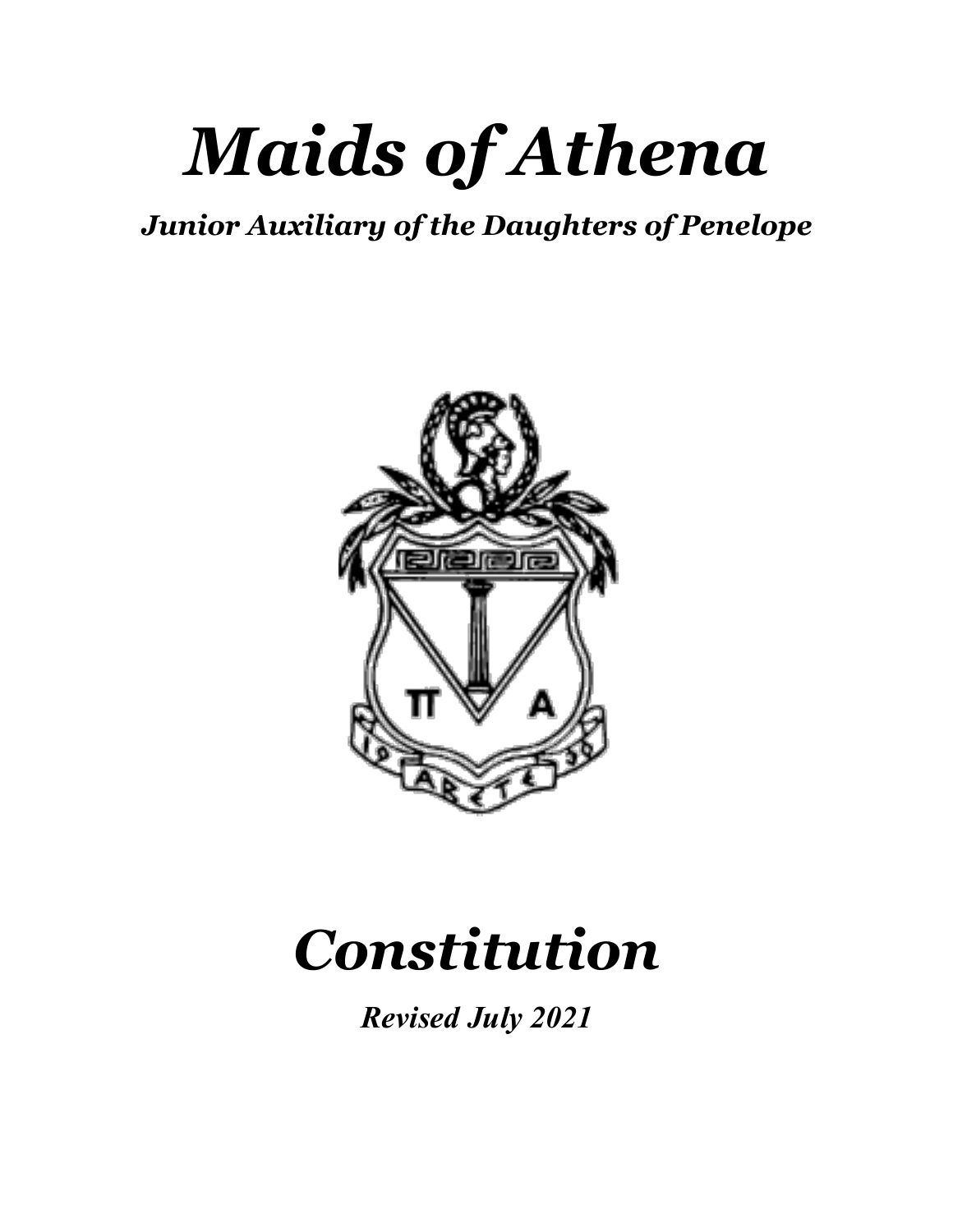## *Table of Contents*

| Preamble                                                         | 7  |
|------------------------------------------------------------------|----|
| Article I Names                                                  | 7  |
| Article II Objectives                                            | 7  |
| Article III Jurisdiction                                         | 7  |
| Article IV Membership                                            | 8  |
| Section 1. Qualifications                                        | 8  |
| Section 2. Initiation                                            | 8  |
| Section 3. Initiation Fee                                        | 8  |
| Section 4. Admission Procedure                                   | 8  |
| Section 5. Procedure in Cases of Rejection                       | 9  |
| Section 6. Transfer of Membership                                | 9  |
| Section 7. Graduation to Membership in the Daughters of Penelope | 9  |
| Section 8. Assessment Fee                                        | 10 |
| Section 9. Members at Large                                      | 10 |
| Article V Principle of Secrecy                                   | 10 |
| Article VI Grand Lodge                                           | 10 |
| Section 1. Grand Lodge                                           | 10 |
| Section 2. Duties of the Grand Lodge                             | 10 |
| Section 3. Meetings of the Grand Lodge                           | 11 |
| Section 4. Finances                                              | 11 |
| Article VII Officers of the Grand Lodge                          | 11 |
| Section 1. Officers                                              | 11 |
| Section 2. Qualifications                                        | 11 |
| Section 3. Election                                              | 12 |
| Section 4. Installation                                          | 12 |
| Section 5. Term of Office                                        | 12 |
| Section 6. Vacancies                                             | 12 |
| Article VIII Duties and Powers of Grand Lodge Officers           | 12 |
| Section 1. Grand President                                       | 12 |
| Section 2. Grand Vice President                                  | 13 |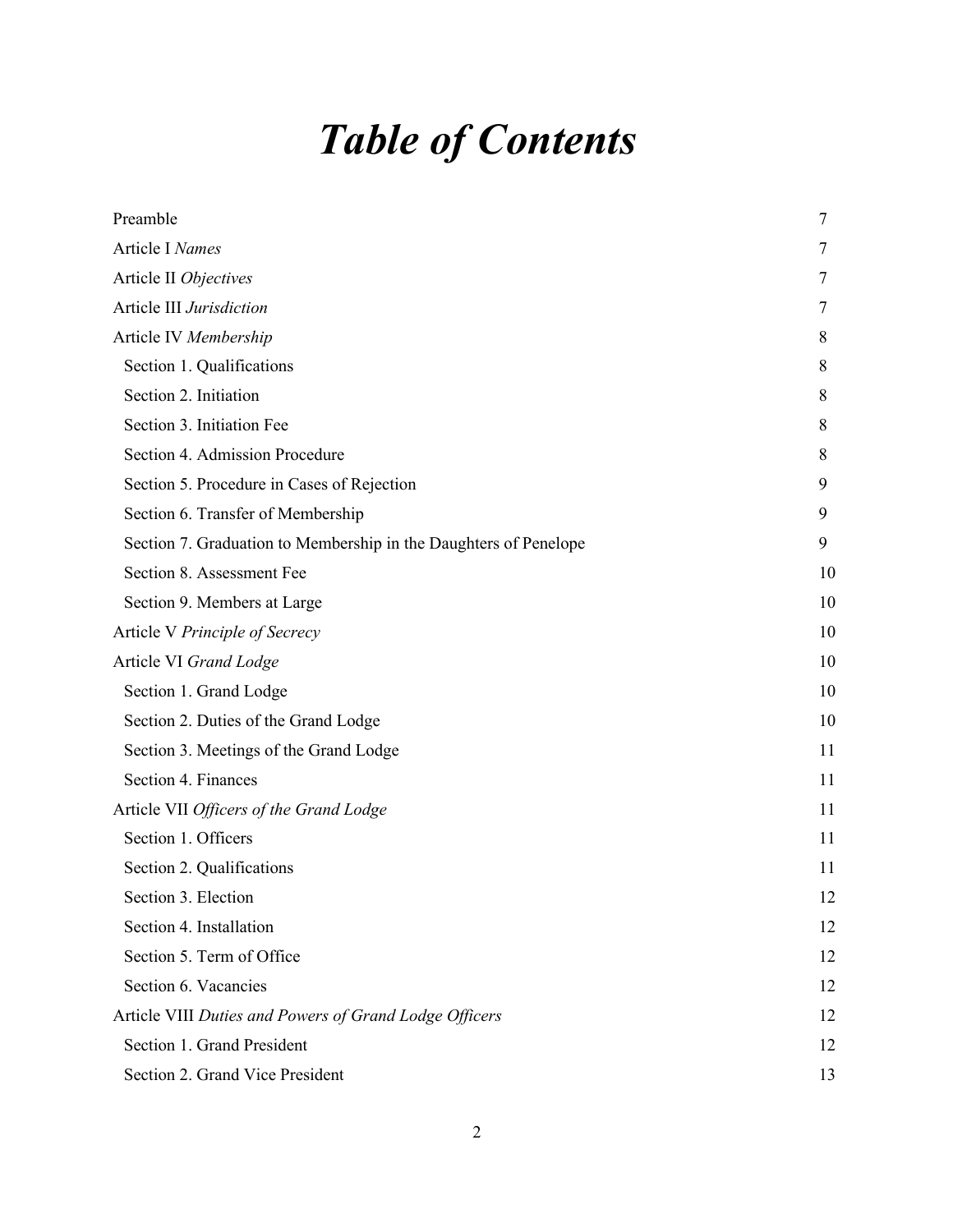| Section 3. Grand Secretary                                      | 13 |
|-----------------------------------------------------------------|----|
| Section 4. Grand Treasurer                                      | 13 |
| Section 5. Grand Governor(s)                                    | 14 |
| Article IX National Advisor to the Maids of Athena              | 14 |
| Section 1. National Advisor                                     | 14 |
| Section 2. Duties                                               | 14 |
| Article X Impeachment of Grand Lodge Officers                   | 14 |
| Section 1. Procedure for Grievances                             | 14 |
| Section 2. The Trial                                            | 15 |
| Article XI Supreme Convention of the Maids of Athena            | 15 |
| Section 1. Supreme Convention                                   | 15 |
| Section 2. Delegates                                            | 15 |
| Section 3. Number & Voting Power of Delegates                   | 15 |
| Section 4. Credentials Committee                                | 16 |
| Section 5. Registration Fee                                     | 16 |
| Section 6. Officers of the Supreme Convention                   | 16 |
| Section 7. Duties of Convention Officers                        | 16 |
| Section 8. The Supreme Convention                               | 16 |
| Section 9. Government for Proceedings of the Supreme Convention | 17 |
| Article XII District Lodge                                      | 17 |
| Section 1. Composition                                          | 17 |
| Section 2. District Officers                                    | 17 |
| Section 3. Qualifications                                       | 17 |
| Section 4. Election                                             | 18 |
| Section 5. Meetings                                             | 18 |
| Section 6. Finances                                             | 18 |
| Article XIII Duties and Powers of District Officers             | 18 |
| Section 1. District Governor                                    | 18 |
| Section 2. District Lieutenant Governor                         | 19 |
| Section 3. District Secretary/Treasurer                         | 19 |
| Section 4. District Marshall                                    | 20 |
| Section 5. Duties of All District Lodge Members                 | 20 |
| Section 6. District Athletic Director                           | 20 |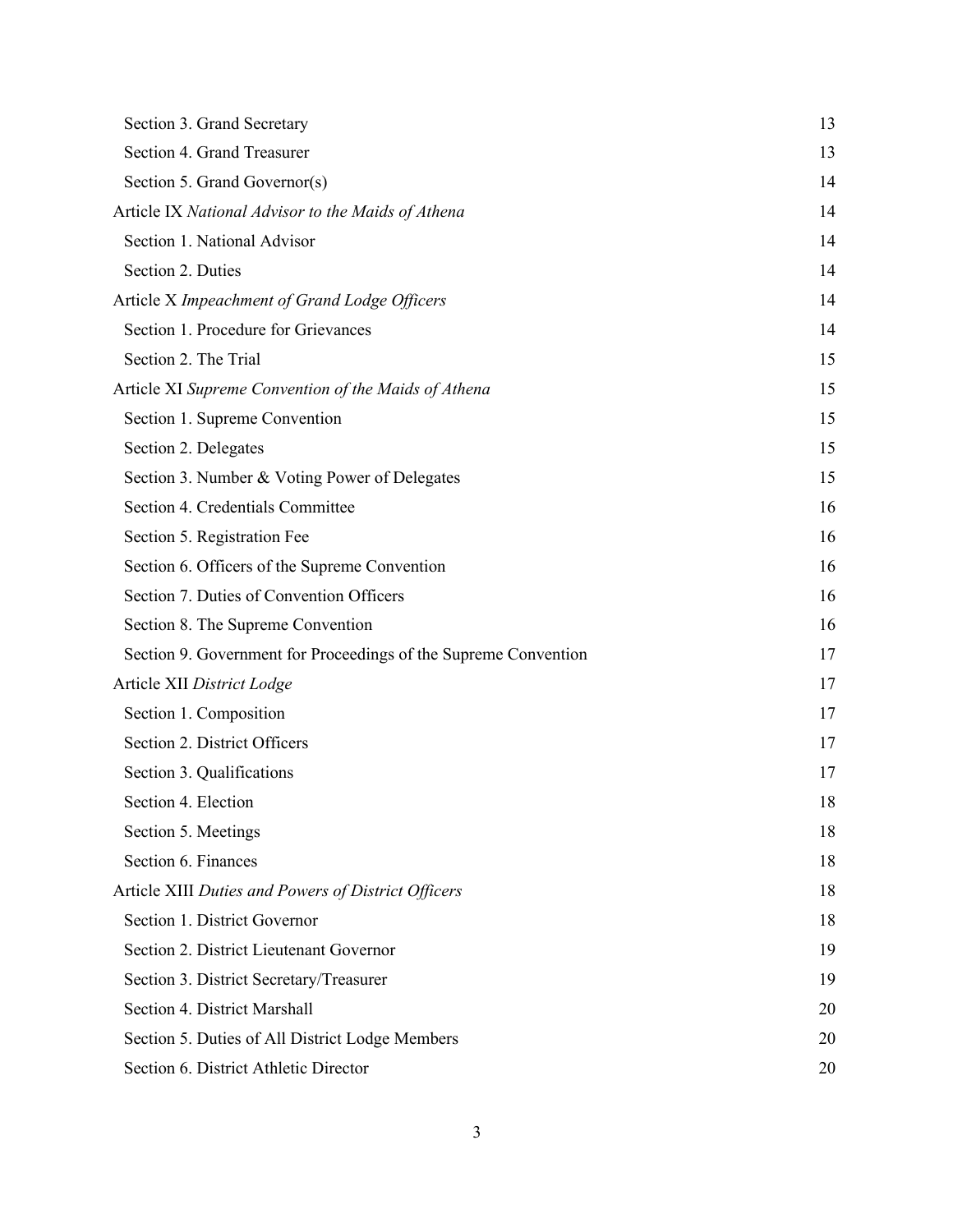| Article XIV District Advisor to the Maids of Athena    | 21 |
|--------------------------------------------------------|----|
| Section 1. Election                                    | 21 |
| Section 2. Duties                                      | 21 |
| Article XV Procedure for Grievances                    | 21 |
| Section 1. Complaints                                  | 21 |
| Section 2. Impeachment                                 | 21 |
| Article XVI District Convention of the Maids of Athena | 21 |
| Section 1. District Convention                         | 21 |
| Section 2. Delegates                                   | 22 |
| Section 3. Number and Voting Power of Delegates        | 22 |
| Section 4. Officers of the District Convention         | 22 |
| Section 5. Duties of the Convention Officers           | 22 |
| Section 6. The District Convention                     | 22 |
| Section 7. Parliamentary Authority                     | 22 |
| Article XVII Chapters                                  | 22 |
| Section 1. Sponsorship                                 | 22 |
| Section 2. Petition                                    | 22 |
| Section 3. Charter                                     | 23 |
| Section 4. Name of Chapter                             | 23 |
| Section 5. Additional Chapters in the Same City        | 23 |
| Section 6. Merger of Chapters                          | 23 |
| Section 7. Inactive Chapters                           | 23 |
| Section 8. Parliamentary Authority                     | 23 |
| Article XVIII Chapter Officers                         | 24 |
| Section 1. Officers                                    | 24 |
| Section 2. Qualifications                              | 24 |
| Section 3. Terms of Office                             | 24 |
| Section 4. Vacancies                                   | 24 |
| Section 5. Election                                    | 24 |
| Section 6. Installation of Chapter Officers            | 24 |
| Section 7. Resignation                                 | 25 |
| Section 8. Removal from Office                         | 25 |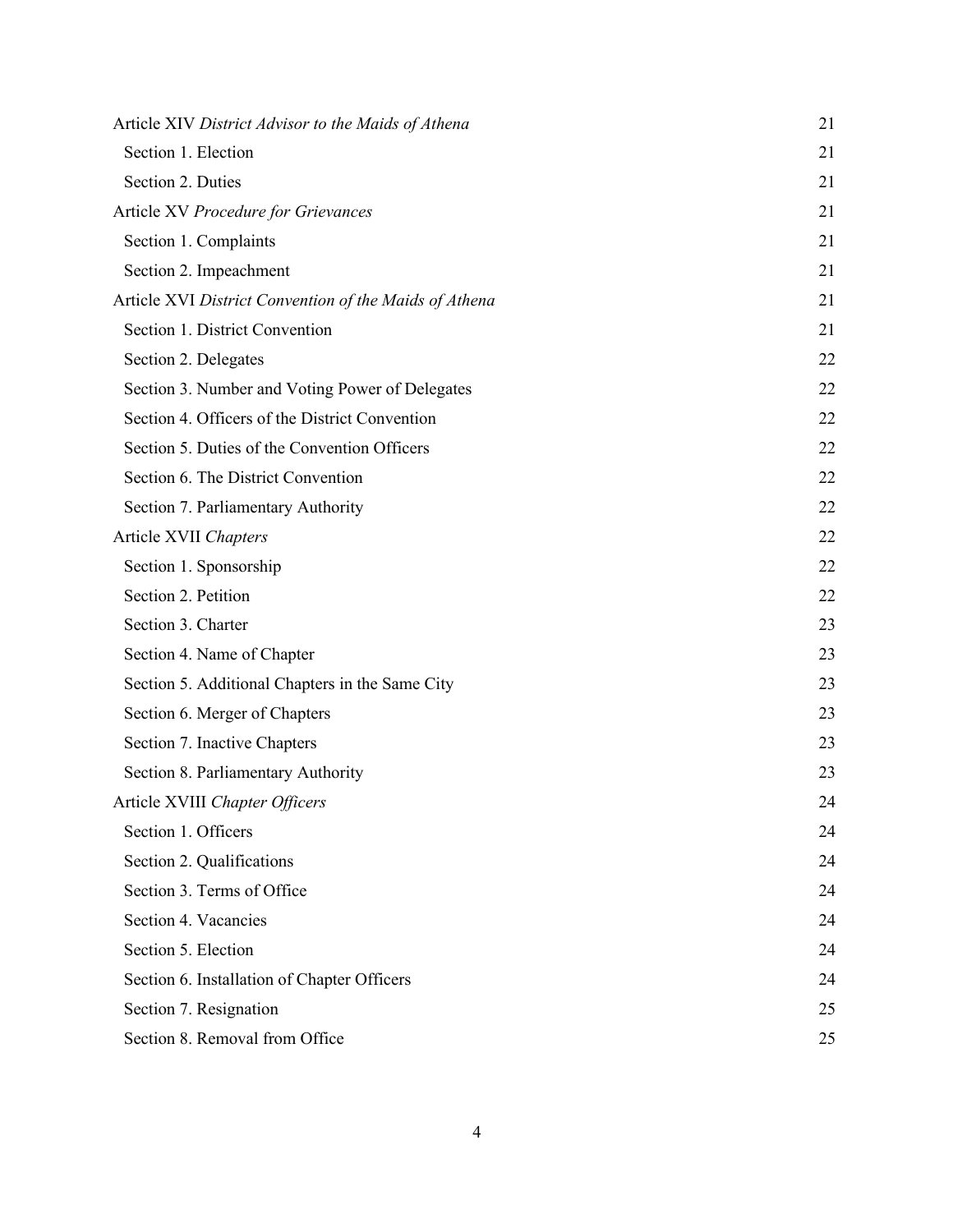| Article XIX Duties and Powers of Chapter Officers | 25 |
|---------------------------------------------------|----|
| Section 1. Worthy Maid (President)                | 25 |
| Section 2. Loyal Maid (Vice President)            | 25 |
| Section 3. Recording Secretary                    | 25 |
| Section 4. Corresponding Secretary                | 26 |
| Section 5. Treasurer                              | 26 |
| Section 6. Phylax                                 | 26 |
| Section 7. Delphis                                | 26 |
| Section 8. Messenger                              | 27 |
| Section 9. Guards                                 | 27 |
| Section 10. Sentinels                             | 27 |
| Section 11. Parliamentarian                       | 27 |
| Article XX Local Advisory Board                   | 27 |
| Section 1. Composition                            | 27 |
| Section 2. Chairman of the Local Advisory Board   | 27 |
| Section 3. Duties of the Local Advisory Board     | 27 |
| Article XXI Meetings of Chapters                  | 28 |
| Section 1. Regular Meetings                       | 28 |
| Section 2. Special Meetings                       | 28 |
| Section 3. Rules of Procedure                     | 28 |
| Section 4. Quorum                                 | 29 |
| Section 5. Chapter Charter                        | 29 |
| Article XXII Dues and Assessments                 | 29 |
| Section 1. National Assessments                   | 29 |
| Section 2. Per Capita Tax and Fees of Chapter     | 29 |
| Section 3. Delinquent Members                     | 29 |
| Section 4. Suspended Members                      | 29 |
| Section 5. Reinstated Members                     | 30 |
| Section 6. Assessment Fees                        | 30 |
| Section 7. Pro Rata                               | 30 |
| Article XXIII Committees                          | 30 |
| Section 1. Standing Committees                    | 30 |
| Section 2. Committee Meetings                     | 31 |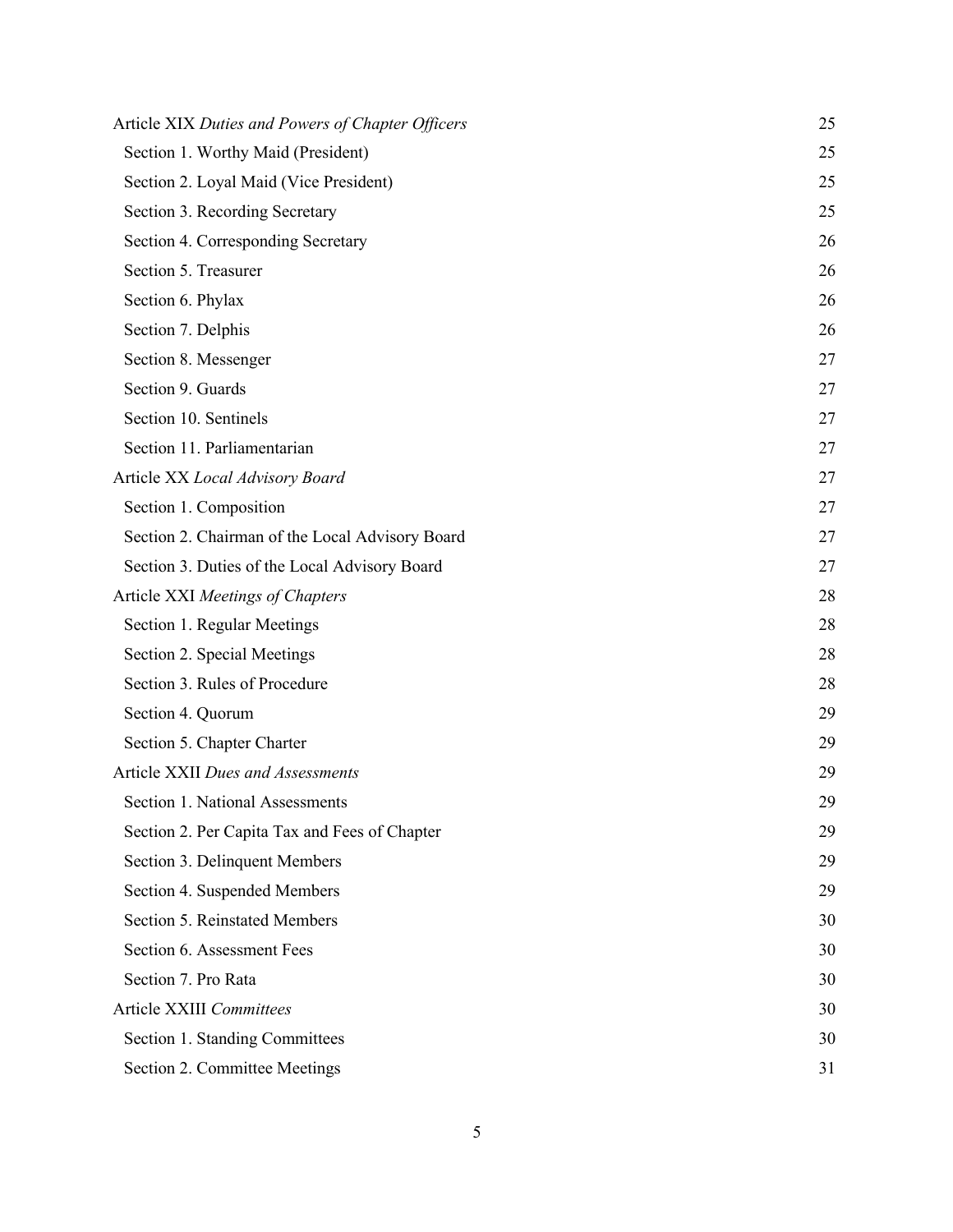| Section 3. Written Reports                            | 31 |
|-------------------------------------------------------|----|
| <b>Article XXIV Convention Rules</b>                  | 31 |
| Section 1. District & Supreme Convention              | 31 |
| Section 2. Delegates and Alternates                   | 31 |
| Section 3. Qualifications of Delegates and Alternates | 31 |
| Section 4. Credentials                                | 31 |
| Section 5. Registration                               | 32 |
| Article XXV Amendments                                | 32 |
| Article XXVI Official Pins and Paraphernalia          | 32 |
| Article XXVII Procedure                               | 32 |
| Article XXVIII Trial of Members                       | 32 |
| Section 1. Written Complaints Required                | 32 |
| Section 2. Merits of Complaints Examined              | 32 |
| Section 3. Decisions of Merits of Complaints          | 33 |
| Section 4. The Trial                                  | 33 |
| Section 5. Verdict and Punishment                     | 33 |
| Section 6. Appeals                                    | 33 |
|                                                       |    |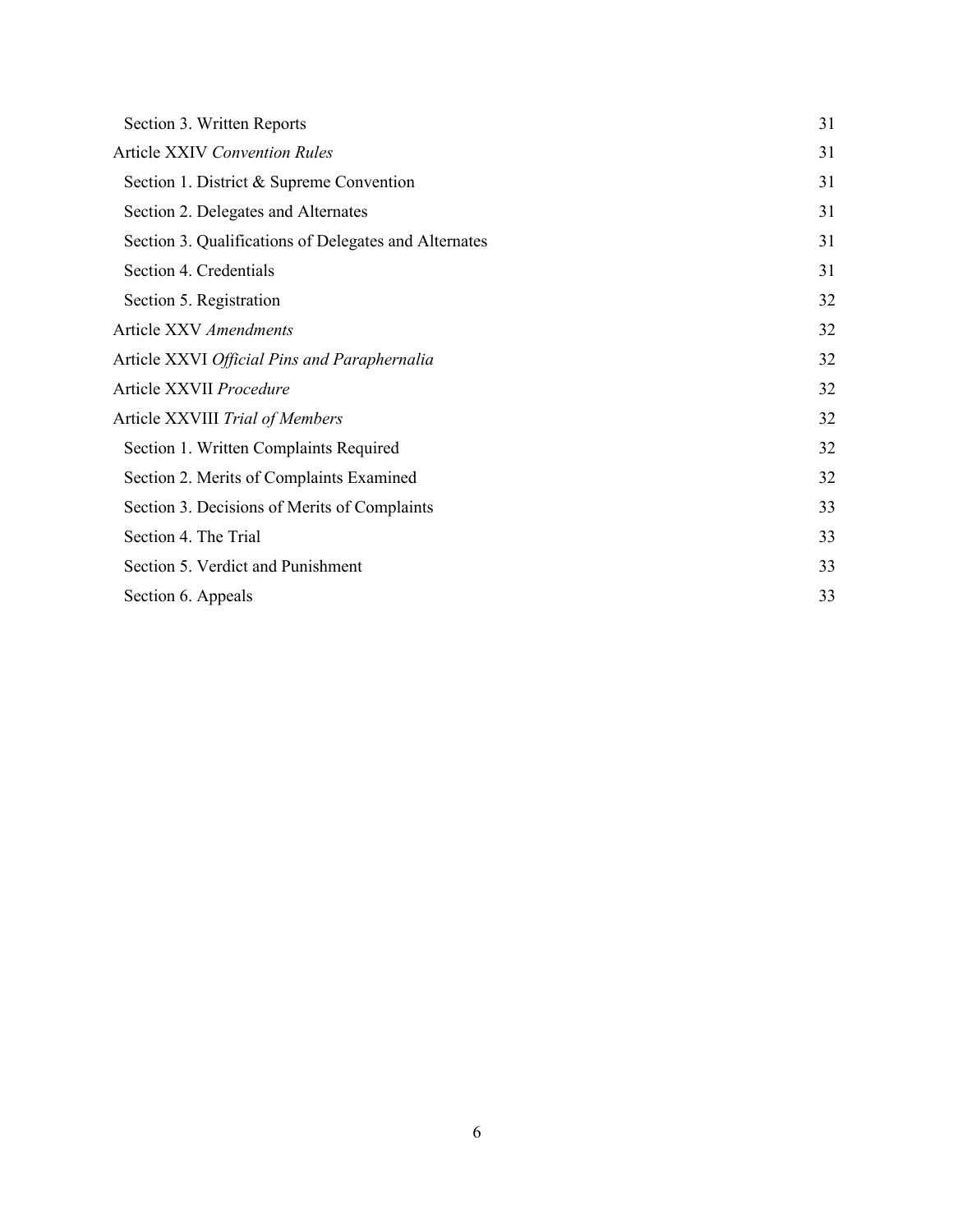## *Constitution of the Order of the Maids of Athena*

## **Preamble**

Pursuant to Article XXXII, Section 1 of the Constitution of the Daughters of Penelope, providing for the establishment of a Junior Order of the Daughters of Penelope and in order to promote the social, ethical, and intellectual interests of its members; to cultivate good citizenship and patriotism for the country in which a Chapter exists; and to disseminate Hellenic Culture therein; this Constitution is hereby ordained and established.

#### **Article I**

#### *Names*

This Order shall be known as the Order of the Maids of Athena, the Junior Women's Auxiliary of the Daughters of Penelope, founded on July 5, 1930 in Tacoma, Washington.

## **Article II**

## *Objectives*

- (a) To promote and instill the spirit of patriotism; allegiance to the flag; support of the Constitution; obedience to the laws; and reverence for the history and tradition of the United States of America, Canada, Bahamas, and Greece.
- (b) To stimulate love for and appreciation of Hellenic culture, traditions, and ideals; to promote a better and more comprehensive understanding of the Hellenic people; and to encourage the study of Hellenic letters, arts, and sciences as our best contribution to the United States of America, Canada, Bahamas, and Greece.
- (c) To promote high standards of ethics and good fellowship; to develop human understanding, kindness, and helpfulness; to stimulate and encourage education; and to foster the growth and enhancement of charity.
- (d) To further the ideals of obedience and respect towards parents and elders.
- (e) To assist the Orders of AHEPA and Daughters of Penelope in carrying out the aims and purposes of our parent organizations.
- (f) To cooperate with and assist the Daughters of Penelope in promoting the progress and welfare of both the Senior and Junior Women's Auxiliaries of the Order of AHEPA; and to prepare our members for admission into the Order of the Daughters of Penelope.

## **Article III**

## *Jurisdiction*

The jurisdiction of the Order of the Maids of Athena shall be coextensive with that of the Order of the Daughters of Penelope.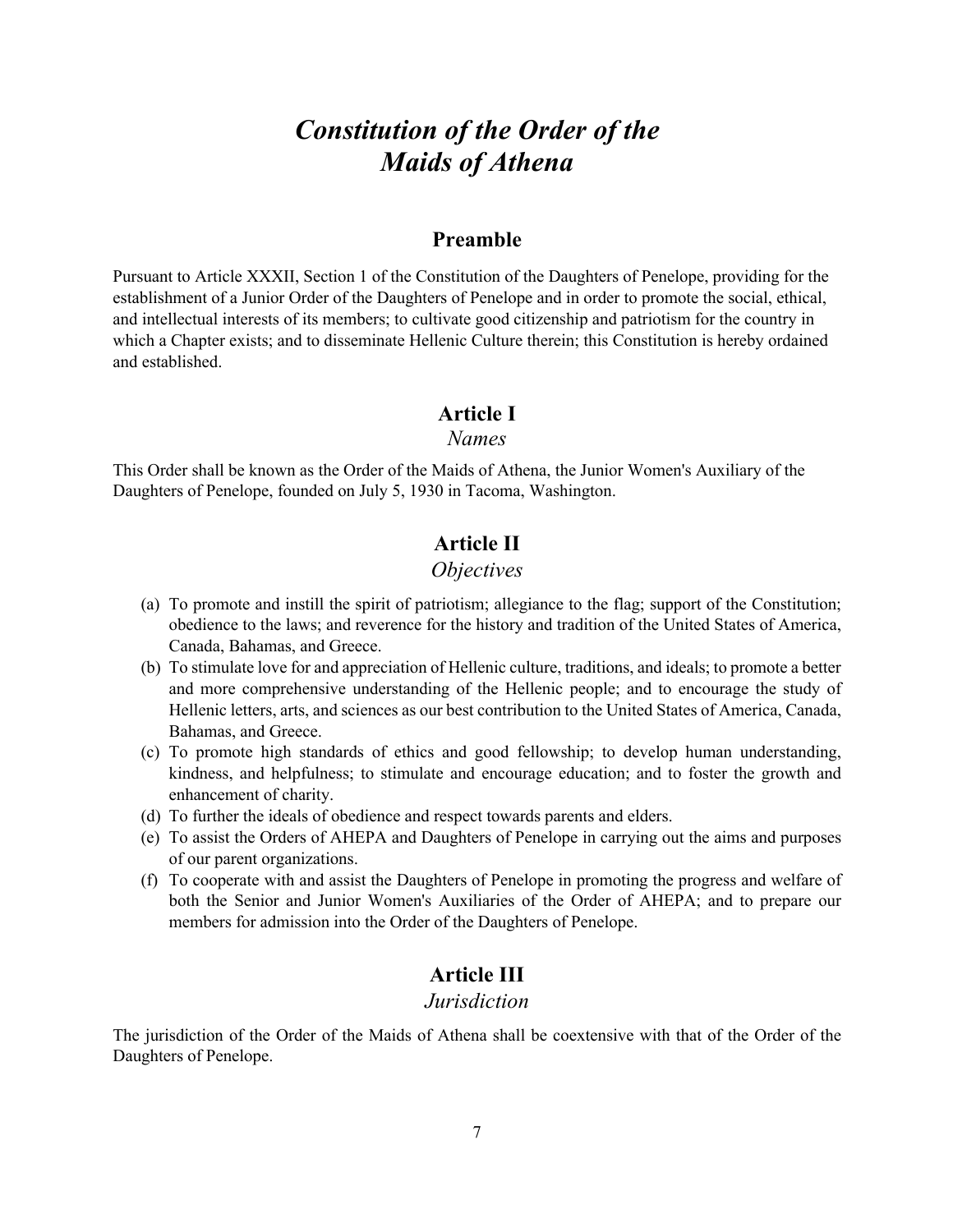## **Article IV**

## *Membership*

## **Section 1. Qualifications**

Any unmarried Christian girl of good moral character who is of Greek descent from either parent (including adopted or foster) or is immediately related to a member in good standing of the AHEPA or Daughters of Penelope, or who is a philhellene, and in addition possesses the following special qualifications, shall be eligible for membership into this Order.

- (a) She shall be a citizen of the country wherein the Chapter to which she applies for admission is located. If she is not a citizen thereof; she shall be required to declare her intentions of becoming a citizen.
- (b) She shall have passed her fourteenth (14th) year of age, but not yet reached her twenty-eighth (28th) year.
- (c) A member of good standing is defined as an individual who has paid Per Capita Tax (annual membership dues) and has attending a minimum of four (4) chapter meetings per year.

## **Section 2. Initiation**

Initiation is the prerequisite to membership. No one shall be admitted to membership except through the rites of initiation as prescribed by the Ritual of the Order, and provided she has met all the qualifications for membership.

## **Section 3. Initiation Fee**

An initiation fee shall be remitted by any Chapter of the Order of the Maids of Athena, as outlined in the Leadership Handbook, or as outlined on the remittance forms issued for that year.

#### **Section 4. Admission Procedure**

- (a) A candidate for membership shall submit duplicate copies of the application form authorized by the Order to a member of the Chapter to which she seeks admission. Each shall be filled out and signed by the applicant and endorsed by two (2) members in good standing of the Maids of Athena, or the Daughters of Penelope, or the Order of AHEPA. Both the initiation fee and the current year's Per Capita Tax shall accompany the application.
- (b) The members of the Chapter shall vote upon the admission of each candidate for membership. The Chapter shall give at least five (5) days' notice to its members of the candidates to be voted upon. Failure to do so shall be the cause for stopping the initiation of an applicant.
- (c) All applicants are accepted providing they meet the qualifications in Article IV Section 1 of the Maids of Athena Constitution.
- (d) Candidates elected to membership shall be notified by the Chapter Secretary, and within two (2) weeks after election, shall be invited to an initiation ritual. Upon failure to appear for initiation, after the third (3rd) invitation, the candidate shall forfeit the initiation fee and membership, unless the Chapter is convinced her failure to appear was due to some unavoidable causes in which case the time for her appearance may be extended. The Secretary shall quote the preceding sentence to the successful applicant when she notifies her.
- (e) The application of each new member shall be dated and signed by the Secretary and, together with the proper remittances, shall be sent to the Supreme Headquarters of the Maids of Athena within two (2) weeks after the date of initiation. A duplicate copy shall be kept for Chapter files.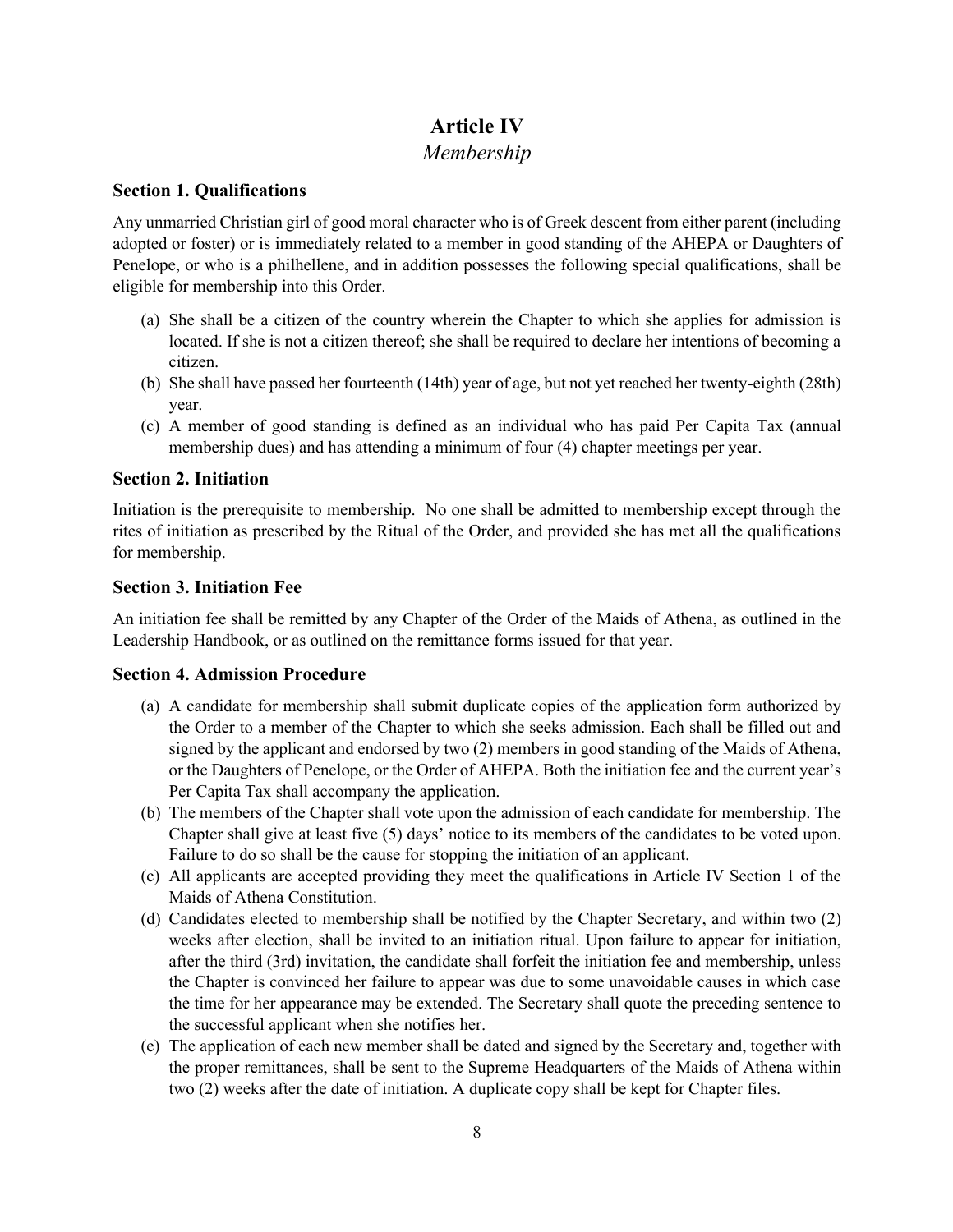#### **Section 5. Procedure in Cases of Rejection**

If an applicant is rejected, the procedure shall be as follows:

- (a) The initiation fee and Per Capita Tax forthwith shall be returned to the petitioner together with notice of her rejection.
- (b) A rejected applicant shall have the right to resubmit her application after six (6) months of her rejection.
- (c) No applicant whose application has been rejected by one Chapter shall be eligible for membership in another Chapter until she has been released by the chapter which rejected her application. A twothirds (2/3) vote by the members present shall be required for release. If the rejecting Chapter fails to notify the Chapter requesting release of any action taken on such release within two (2) regular meetings from the date of the request, the second Chapter may accept such applicant provided she is otherwise qualified for membership.
- (d) Paragraphs (b) and (c) hereof shall be quoted on all notices of rejection.

#### **Section 6. Transfer of Membership**

- (a) Any member may transfer membership to another Chapter, even within the same city, except that no member may transfer more than once (1) within a two-year period unless she has moved her place of residence to another city.
- (b) The member seeking transfer shall file an application in writing with the Secretary of the Chapter to which she desires to transfer. She shall also notify the Chapter of which she is currently a member of her intention to transfer.
- (c) A transfer fee of shall accompany each application for transfer. The Chapter into which she is transferring shall remit one-half to Supreme Headquarters and shall retain one-half.
- (d) Immediately upon receipt of the application for transfer, the Secretary of the Chapter into which the member seeks transfer shall write to Supreme Headquarters and request the member's standing.
- (e) If the member seeking transfer is in good standing, but has not paid her current year's per capita tax, said per capita tax must be paid to the Chapter into which she seeks transfer before Supreme Headquarters can affect such transfer.
- (f) If the member seeking transfer has been suspended for nonpayment of Chapter dues, the Chapter into which the member seeks transfer is fully authorized to reinstate and transfer the member.
- (g) Such information must be furnished in complete detail to both Chapters concerned in each instance by Supreme Headquarters.

#### **Section 7. Graduation to Membership in the Daughters of Penelope**

- (a) Members of the Maids of Athena shall automatically terminate their membership in the Order of the Maids of Athena upon reaching the age of twenty-eight (28), or upon their marriage, except in the case of officers, who shall be allowed to complete their term of office.
- (b) Members of the Maids of Athena in good standing with the Chapter and Supreme Headquarters, having reached the age of twenty-three (23) and wishing to continue membership in the Maids of Athena, shall be required to apply for membership in the Daughters of Penelope.
- (c) Maids of Athena seeking dual membership in the Daughters of Penelope shall submit a Daughters of Penelope application as well as a Dual membership application form to the Daughters of Penelope. Dual members will be required to pay their Maids of Athena per Capital Tax in its entirety and a one-time initiation fee to the Daughters of Penelope. The Daughters of Penelope Per Capita amount will be waived as per the Daughters of Penelope Constitution.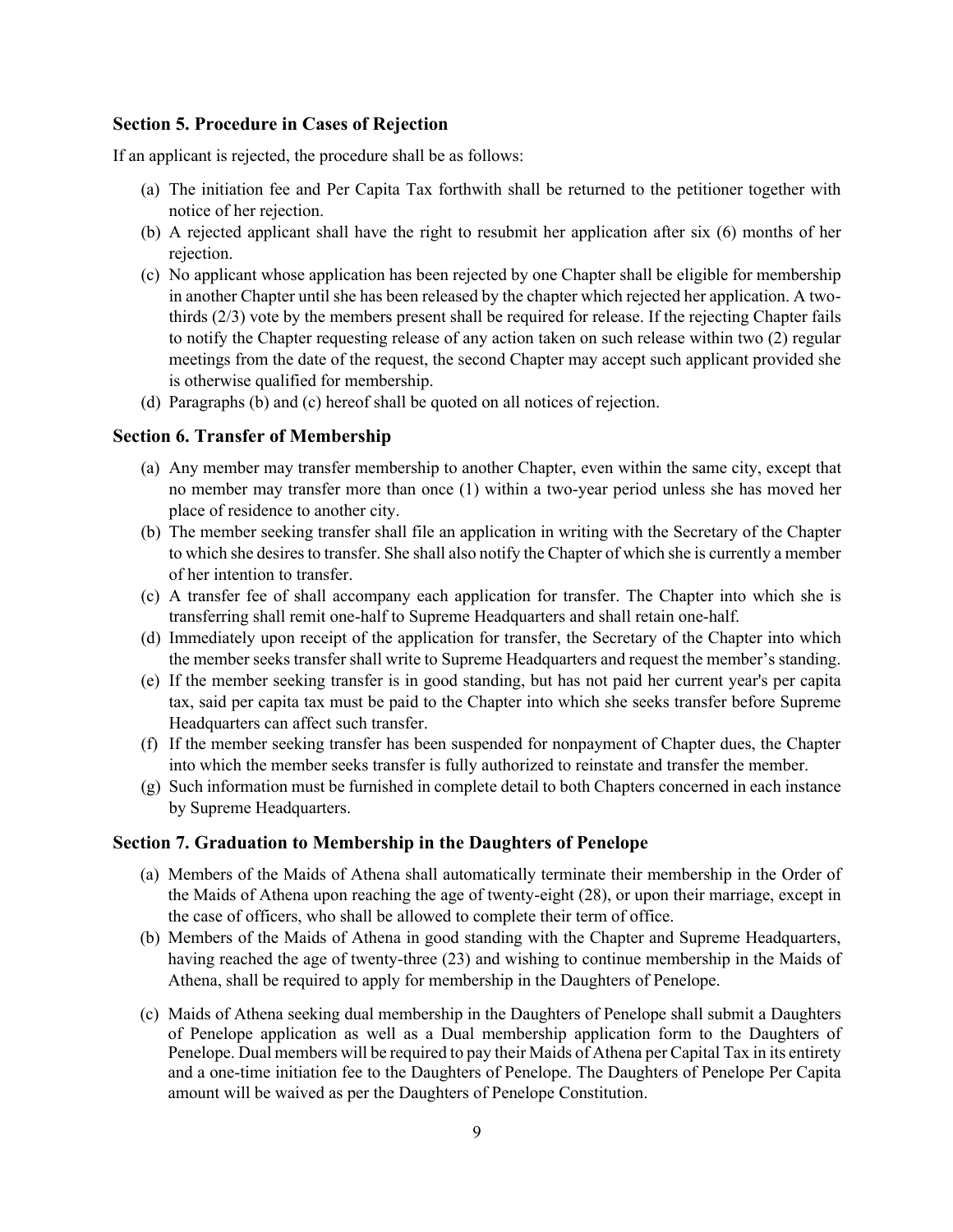#### **Section 8. Assessment Fee**

Aside from the Per Capita Tax remitted to Supreme Headquarters, an individual assessment fee shall be remitted to Supreme Headquarters, for each member, on a separate check.

#### **Section 9. Members at Large**

A member who has become inactive because of her Chapter's inactive status, or a young woman wishing to become a member in an area which consists of at least an active Daughters of Penelope or AHEPA Chapter, shall have the privilege of maintaining her membership on a National level conforming to the following:

- (a) She shall pay her Per Capita Tax to Supreme Headquarters each year and receive a membership identification appropriate to this status.
- (b) She shall have the statue of a Maid of Athena, except for a vote or voice therein.
- (c) If a Chapter of the Order is instituted in the area she resides; she shall apply for membership in said Chapter.

## **Article V**

## *Principle of Secrecy*

This article shall be read to every member upon completion of her initiation.

- (a) The Order of the Maids of Athena shall have a secret password issued by the Grand President of the Maids of Athena through Supreme Headquarters with the approval of the Grand President of the Daughters of Penelope and the National Advisor.
- (b) The password is sent to the Secretary of each Chapter in good standing at the beginning of each calendar year. It is received by all members from the Secretary upon verification of having paid their annual Per Capita Tax. The password changes each year and identifies the member as being in good standing.

## **Article VI**

## *Grand Lodge*

#### **Section 1. Grand Lodge**

The Grand Lodge of the Maids of Athena shall be guided by the advice of the Daughters of Penelope on all matters not included or clearly defined by these by-laws.

#### **Section 2. Duties of the Grand Lodge**

The duties of the Grand Lodge shall be to:

- (a) Organize Chapters in the Maids of Athena.
- (b) Enforce the By-Laws, mandates, and decrees, and to carry out the plans and policies adopted by the Supreme Convention of the Maids of Athena and approved by the Supreme Convention of the Daughters of Penelope.
- (c) Participate in the deliberations of the Supreme Convention of the Maids of Athena.
- (d) Submit semiannual reports at the semiannual meeting of the Grand Lodge. If a Grand Lodge Officer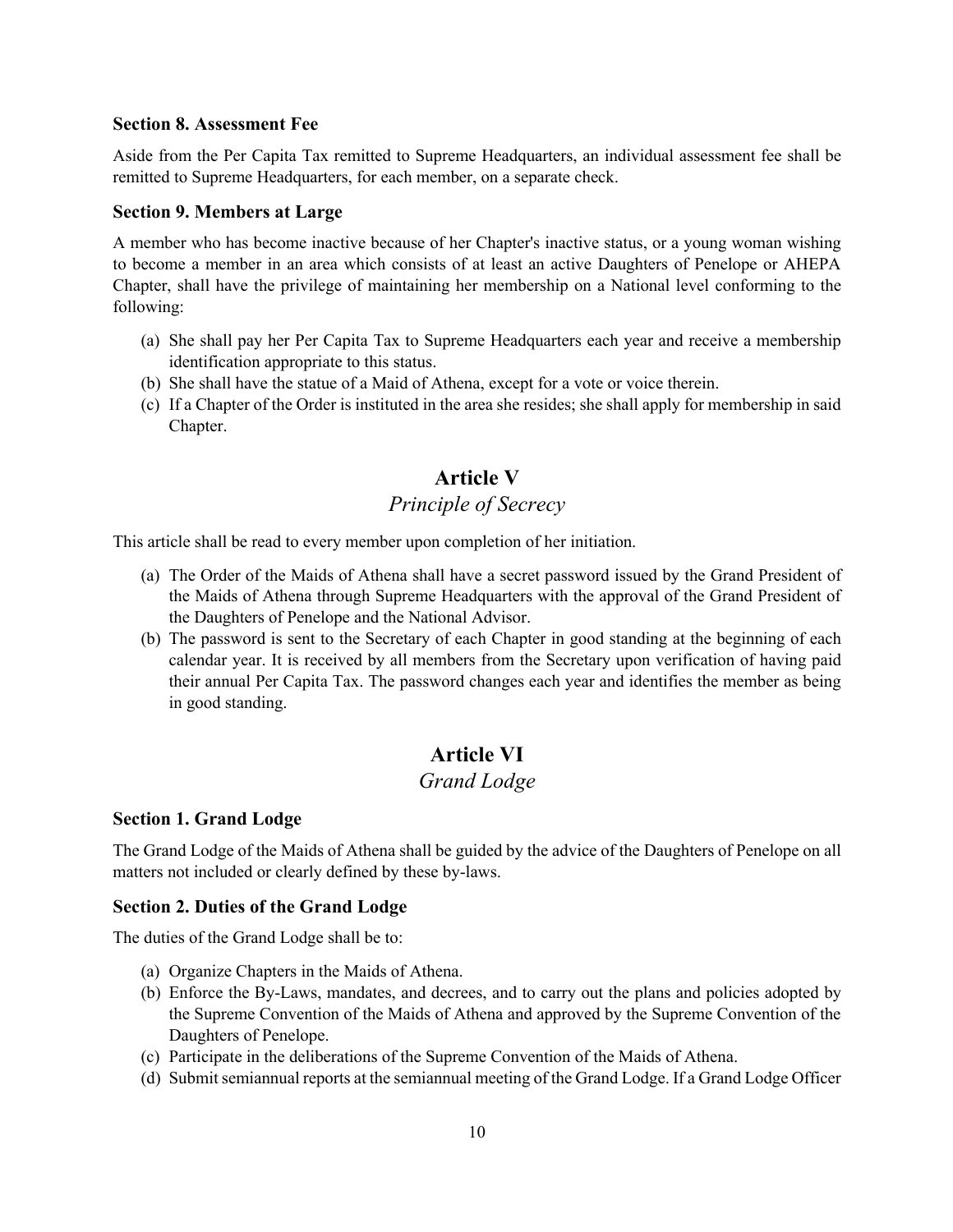is unable to attend the semiannual meeting, she must submit her report, together with a letter stating the reasons for her absence, to the Grand President prior to the meeting.

- (e) Submit annual reports to be included in the Maids of Athena yearbook.
- (f) Write all correspondence in three (3) copies, which shall be sent to the following: Grand President of the Maids of Athena, National Advisor, and one for File.

#### **Section 3. Meetings of the Grand Lodge**

- (a) The Grand Lodge shall hold at least three (3) meetings: immediately after the Supreme Convention, semiannually, and preceding the regular business meetings at the following Supreme Convention.
- (b) Special meetings may be called by the Grand President if needed, provided they are authorized by the Grand President of the Daughters of Penelope. Due notices shall be given to all members of the Grand Lodge through the Grand President.
- (c) A majority of the members of the Grand Lodge shall constitute the quorum for Grand Lodge Meetings. There shall be no voting by proxy.
- (d) A combined meeting of the Grand Lodges of the Daughters of Penelope and Maids of Athena, together with the National Advisor, shall be held immediately preceding and following Supreme Convention.

#### **Section 4. Finances**

- (a) All monies belonging to the Grand Lodge of the Maids of Athena shall be deposited in their official name in such bank in Washington D.C., as may be designated by the Grand Lodge of the Daughters of Penelope.
- (b) The Grand President of the Maids of Athena, the Grand Treasurer of the Maids of Athena, the Grand President of the Daughters of Penelope, the National Advisor or the DOP Executive Director shall sign all checks issued by the Grand Lodge.

## **Article VII**

## *Officers of the Grand Lodge*

#### **Section 1. Officers**

- (a) The elected officers of the Grand Lodge of the Maids of Athena shall be a Grand President, a Grand Vice President, a Grand Secretary, a Grand Treasurer, and one (1) or more Grand Governors as the need and monetary concerns allow.
- (b) The immediately retiring Grand President of the Maids of Athena shall remain a member of the Grand Lodge in an advisory capacity with no vote. She may remain on the Grand Lodge in this capacity only providing she has not reached the age limit or has become a member of the Daughters of Penelope. She shall write all correspondence in five (5) duplicate copies, which shall be sent to the following: Grand President of the Maids of Athena, Grand President of the Daughters of Penelope, National Advisor to the Maids of Athena, Supreme Headquarters, and one for File.

#### **Section 2. Qualifications**

Grand Lodge Officers shall be members in good standing and must have previously served for at least one (1) full term in an elected office of a District Lodge, or in the case of a member residing in a one or two Chapter District, have served at least one (1) full term as Chapter President, and have attended four (4) business meetings of her Chapter in order to be eligible for Grand Lodge Office. No member shall be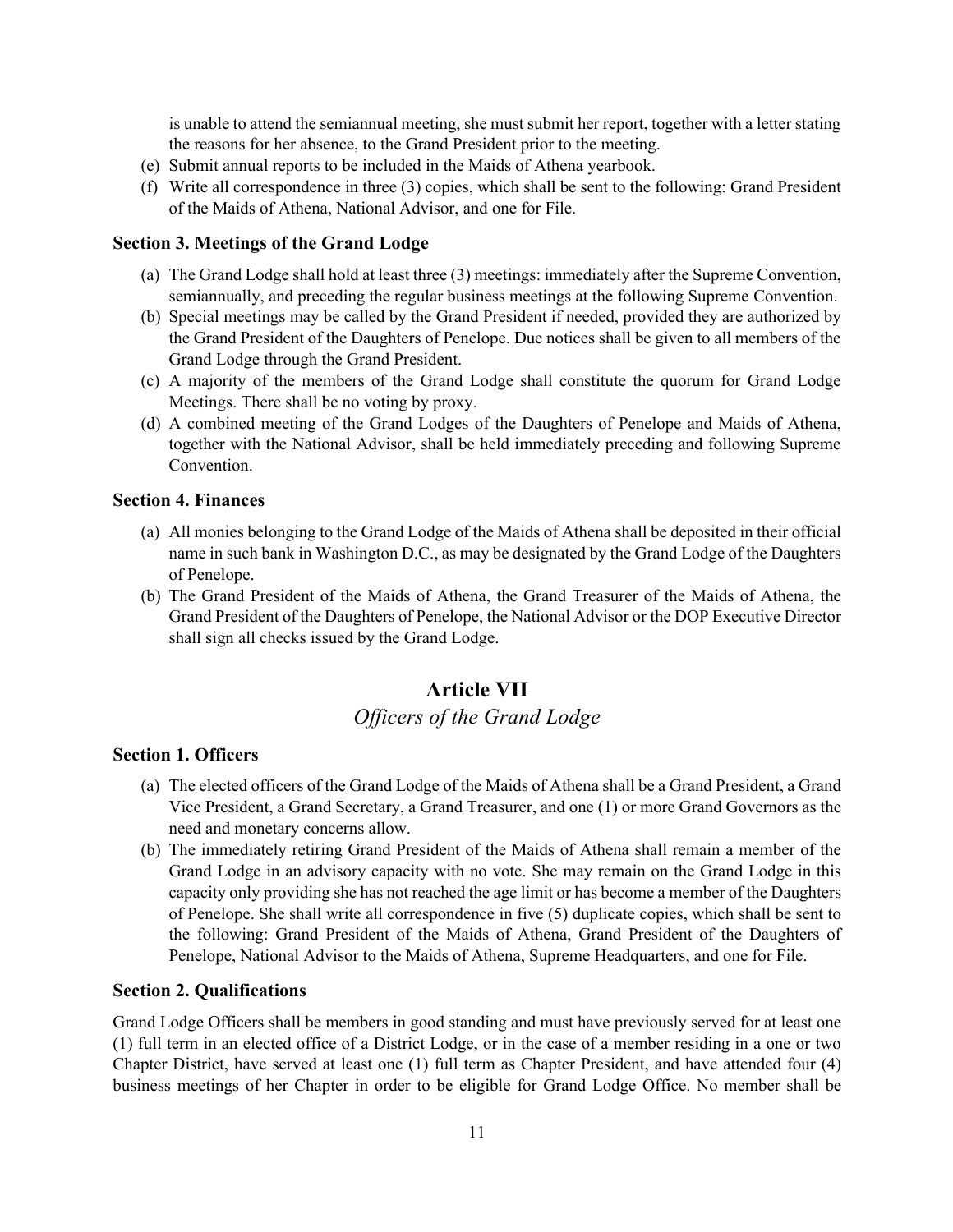eligible for the office of Grand President unless she has completed one (1) full term of an elective office on the Grand Lodge.

#### **Section 3. Election**

The Officers of the Grand Lodge shall be elected at the Supreme Convention. The candidates shall be nominated from the Convention floor, and shall be voted upon by secret ballot, a majority vote being required for election. Candidates for a Grand Lodge office must be qualified and present, or submit a written reason for their absence to the Grand President in order to be nominated.

#### **Section 4. Installation**

Grand Lodge Officers shall be inducted into office by the outgoing Grand President of the Maids of Athena in conjunction with the installations of the Grand Lodge of the Daughters of Penelope, and shall assume their duties immediately.

#### **Section 5. Term of Office**

The officers of the Grand Lodge shall serve for a term of one (1) year or until their successors are elected and qualified, and no officer shall serve in the same office for more than two (2) consecutive terms. No elected officer shall hold another elective office while serving on the Grand Lodge.

#### **Section 6. Vacancies**

Vacancies in the office by reason of resignation, disability, or removal shall be filled for the unfinished term by election from the Grand Lodge. If the vacancy should occur in the office of the Grand President, the Grand Vice President shall automatically fill her place.

## **Article VIII**

## *Duties and Powers of Grand Lodge Officers*

#### **Section 1. Grand President**

- (a) The Grand President is the Chief Executive Officer of the Order. She shall:
	- 1) Preside at all meetings of the Grand Lodge.
	- 2) See that all rules of the Order are strictly enforced.
	- 3) See that all Officers serving on the Grand Lodge, the District Lodge, and the Chapters perform their duties faithfully.
	- 4) Assign each Grand Lodge Officer specific duties and Districts to serve as liaisons.
	- 5) Appoint a National Publications editor who shall be editor for the Maids of Athena section of the *AHEPAn Magazine*; and who shall be editor of the *Athenea*, the official publication of the Maids of Athena.
	- 6) Circulate a minimum of three (3) bulletins to all Chapters through Supreme Headquarters during her term.
	- 7) Submit a written report to the Supreme Convention of the Maids of Athena, stating the work accomplished during her term of office, outlining the general conditions of the Order, and recommending such legislation as she may deem necessary or expedient for its welfare. This report shall also be submitted to the Supreme Convention of the Daughters of Penelope.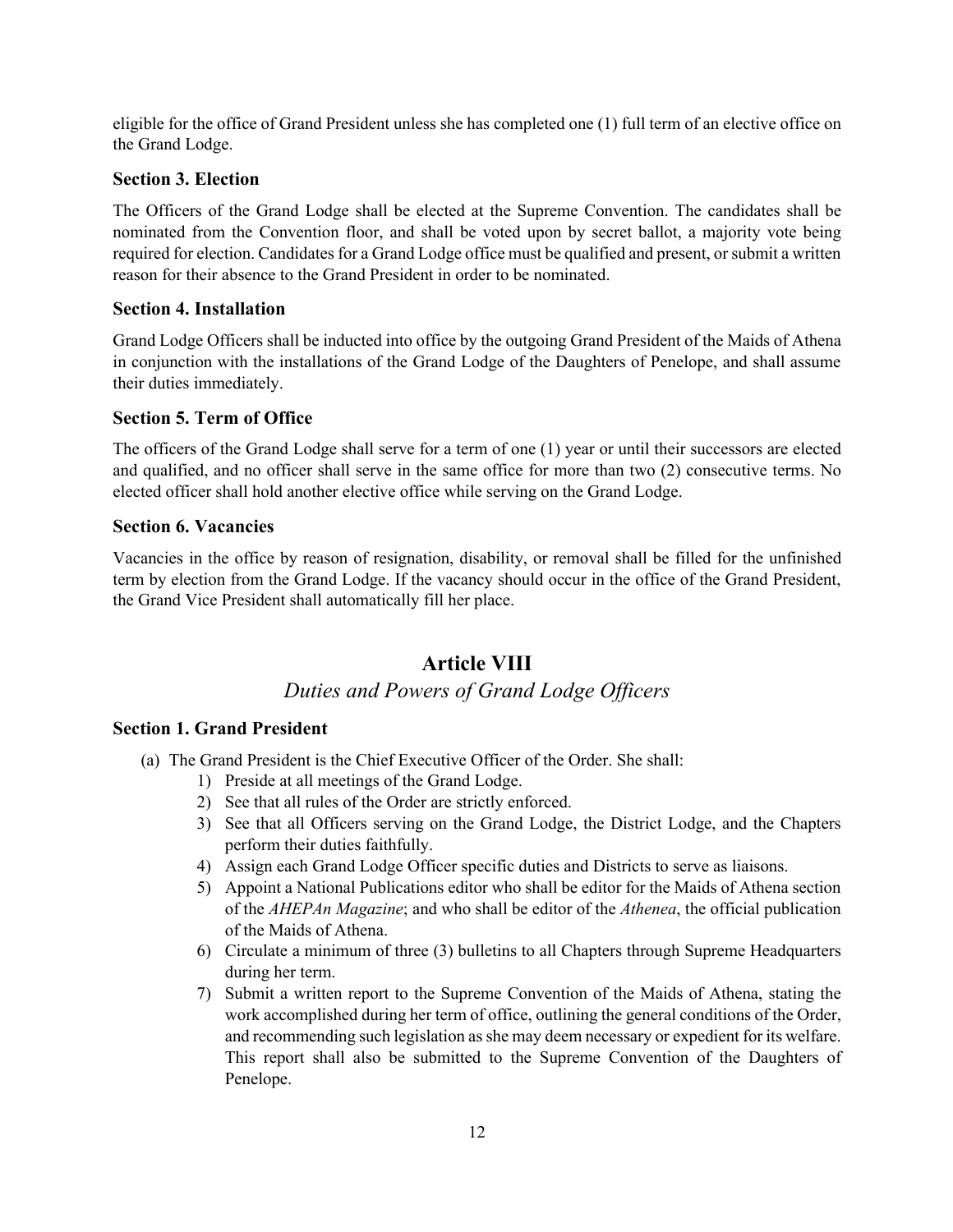- 8) Preside at the Supreme Convention until a Convention Chairperson has been elected and installed.
- 9) Sign all checks issued by the Grand Lodge with the Grand Treasurer of the Maids of Athena and the Grand President of the Daughters of Penelope or the National Advisor to the Maids of Athena.
- 10) Appoint the following National Standing Committees: Legislation, Grievance, Recommendations & Resolutions, Education, Ways & Means, Project, Budget & Finance, Ritual, Growth & Expansion (Rush), Auxiliary-Maids of Athena/Daughters of Penelope/Sons of Pericles/AHEPA Family, Athletics, Public Relations, Scholarship, Miss AHEPA, and any other necessary committee to expedite the business of the Order of the Maids of Athena. These standing committees shall convene throughout her term and shall report all findings to the Supreme Convention Standing Committees appointed by the Convention Chairman.
- 11) Appoint a Historian who shall organize and maintain a full historical file on the Maids of Athena.
- 12) The Grand President and the Grand Advisor of the Maids of Athena can grant special dispensation.
- (b) Upon termination of her office, the Grand President shall receive a Past Grand President's Pin and a gift to be selected by the Grand Lodge and the National Advisor.
- (c) A former Grand President of the Order, in good standing with her Chapter, shall be entitled to vote at every Supreme Convention, but she shall defray her own expenses.

#### **Section 2. Grand Vice President**

- (a) The Grand Vice President shall assist and cooperate with the Grand President in the promotion of the objectives of the Order and in the management of its affairs. In the absence or disqualification of the Grand President, she shall preside over meetings of the Grand Lodge and act as President.
- (b) The Grand Vice President shall keep close contact with the Chapters and Districts within her assigned area at all times.

#### **Section 3. Grand Secretary**

- (a) The Grand Secretary shall attend and keep records of all the meetings of the Grand Lodge and perform such duties as may be assigned to her by the Grand President.
- (b) The Grand Secretary shall keep in close contact with the Chapters and Districts within her assigned area at all times.
- (c) The Grand Secretary shall receive in writing any authorized complaints or appeals and present them to the proper authorities for consideration and action.

#### **Section 4. Grand Treasurer**

- (a) The Grand Treasurer shall keep a record of all monies received by Headquarters and belonging to the Order in a permanent ledger book.
- (b) The Grand Treasurer shall sign all checks of the Order with the Grand President of the Maids of Athena and the Grand President of the Daughters of Penelope or the National Advisor to the Maids of Athena.
- (c) The Grand Treasurer shall keep in close contact with the Chapters and Districts within her assigned area at all times.
- (d) The Grand Treasurer shall submit an itemized statement and written report in full account of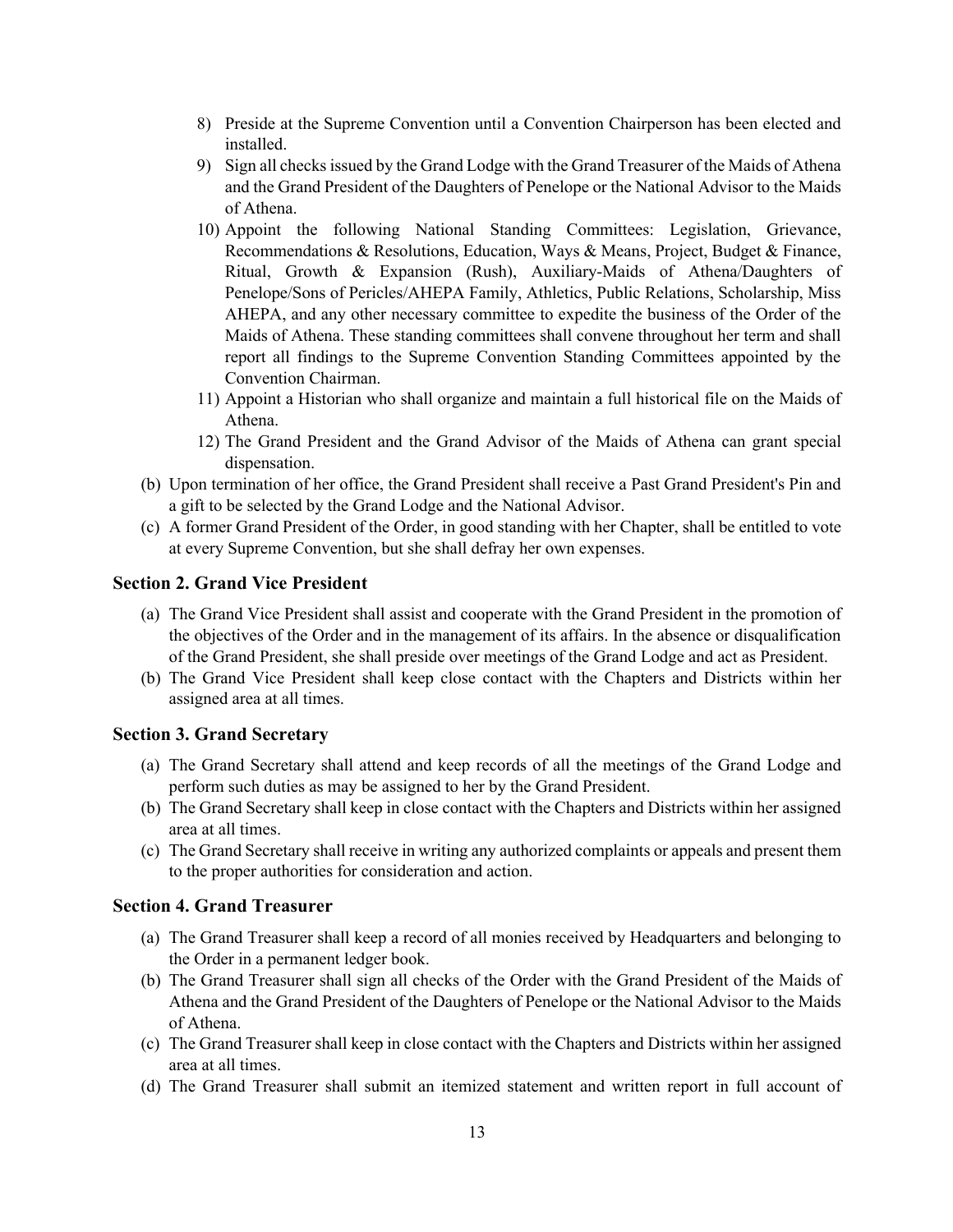receipts and disbursements to the Supreme Convention, independent from the annual Auditor's report in the Yearbook.

#### **Section 5. Grand Governor(s)**

- (a) It shall be the duty of each Grand Governor to assist and cooperate with the Grand President in the promotion of the Order and in the management of its affairs. Each Governor shall perform such duties as may be assigned to her by the Grand President or the Supreme Convention.
- (b) Each Grand Governor shall keep in close contact with the Chapters and Districts in her assigned area at all times.

## **Article IX**

#### *National Advisor to the Maids of Athena*

#### **Section 1. National Advisor**

The National Advisor to the Maids of Athena shall be the Liaison Officer between the Grand Lodges of the Daughters of Penelope and the Maids of Athena. The Supreme Convention of the Order of the Daughters of Penelope shall elect the National Advisor to the Maids of Athena.

#### **Section 2. Duties**

The National Advisor shall directly supervise all activities of the Grand Lodge of the Maids of Athena; shall receive notice of and attend all meetings held; shall advise on proper procedure; and shall give approval on all important issues or actions.

- (a) The National Advisor shall attend all meetings of the Supreme Convention of the Maids of Athena and report on the same to the Supreme Convention of the Daughters of Penelope for their consideration and action regarding any legislation passed by the Supreme Convention of the Maids of Athena.
- (b) The National Advisor shall be charged with the responsibility of the contents of the Maids of Athena Advisor Guide. The Grand President of the Daughters of Penelope shall see to it that each District and Chapter Maids of Athena Advisor shall receive this guide in a timely manner.
- (c) The Advisory Board shall be appointed by the newly elected Daughters of Penelope Grand President, Maids National Advisor, and with the recommendations of the Maids of Athena Grand President. Their duties shall include:
	- 1) Assist the Maids of Athena Grand Lodge and the Maids National Advisor in establishing contacts in those areas in which Maids of Athena Chapters do not exist.
	- 2) Attend Regional events in there are in the absence of the National Advisor.
	- 3) Report to the Maids of Athena National Advisor bi-monthly on their progress in establishing contacts in their assigned area.

## **Article X**

*Impeachment of Grand Lodge Officers*

#### **Section 1. Procedure for Grievances**

(a) Any Grand Lodge Officer may be placed on trial if one-third of the Chapters of the Maids of Athena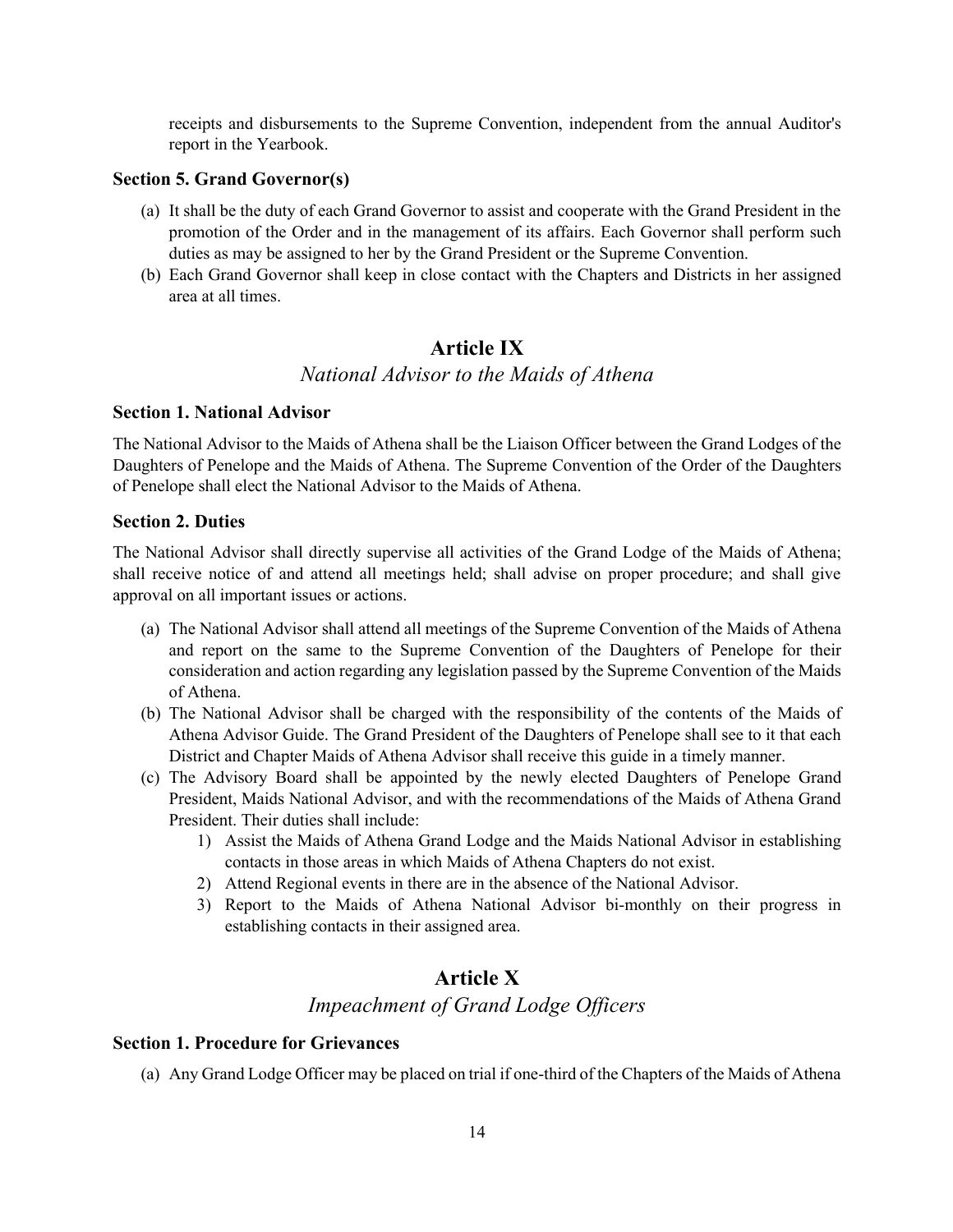submit a written complaint to the Grand Secretary, which shall be signed by the Presidents (or other designated officers) of the Chapters and the National Advisor. If the Grand Secretary is accused, the complaint shall be submitted to the Grand President of the Maids of Athena and the National Advisor.

(b) Any Grand Lodge Officer may also be placed on trial by resolution of the Grand Lodge of the Maids of Athena, after conference and consultation with the Grand Advisor and the Grand Lodge of the Daughters of Penelope.

#### **Section 2. The Trial**

The Grand Lodge of the Daughters of Penelope shall hold a trial only after due investigation and good sufficient cause for such action has been established. The Grand Lodge of the Daughters of Penelope has the power and the authority to remove and fix the punishment for any officer of the Grand Lodge of the Maids of Athena. The procedure for trial may be found in their Constitution.

#### **Article XI**

#### *Supreme Convention of the Maids of Athena*

#### **Section 1. Supreme Convention**

The Supreme Convention of the Order of the Maids of Athena is the highest constituted body of Order, and its powers shall be limited only by the provisions of these By-Laws. It shall be by the discretion of the National Convention Committee, the specific time and place to be determined by the previous Supreme Convention of the Order of AHEPA.

#### **Section 2. Delegates**

The Officers of the Grand Lodge, Past Grand Presidents in good standing with their Chapters, the District Governors, and the elected delegates from the Chapters shall be eligible to be delegates at the Supreme Convention of the Maids of Athena.

#### **Section 3. Number & Voting Power of Delegates**

(a) Chapters having and including twenty-five (25) members shall have two (2) full votes at the Supreme Convention, and Chapters having twenty-six (26) up to and including fifty (50) members shall have four (4) full votes at the Supreme Convention, providing they are in good standing and their Per Capita Tax is paid to Headquarters. When a Chapter elects two (2) Delegates, each shall have one (1) full vote, but if only one (1) Delegate is able to attend the Supreme Convention, the attending Delegate shall have one (1) vote for her Chapter.

| <b>Members</b> | <u>Votes (Full)</u> |
|----------------|---------------------|
| < 25           | 2                   |
| $26 - 50$      | 4                   |
| $51 - 100$     | 6                   |
| $101 - 150$    | 8                   |
|                |                     |

Plus an additional two (2) full votes for each additional segment of fifty (50) members.

(b) Election of Delegates shall be held at a regular meeting no later than 40 days prior to the start of Supreme Convention, and all members shall be notified when this election is to take place. The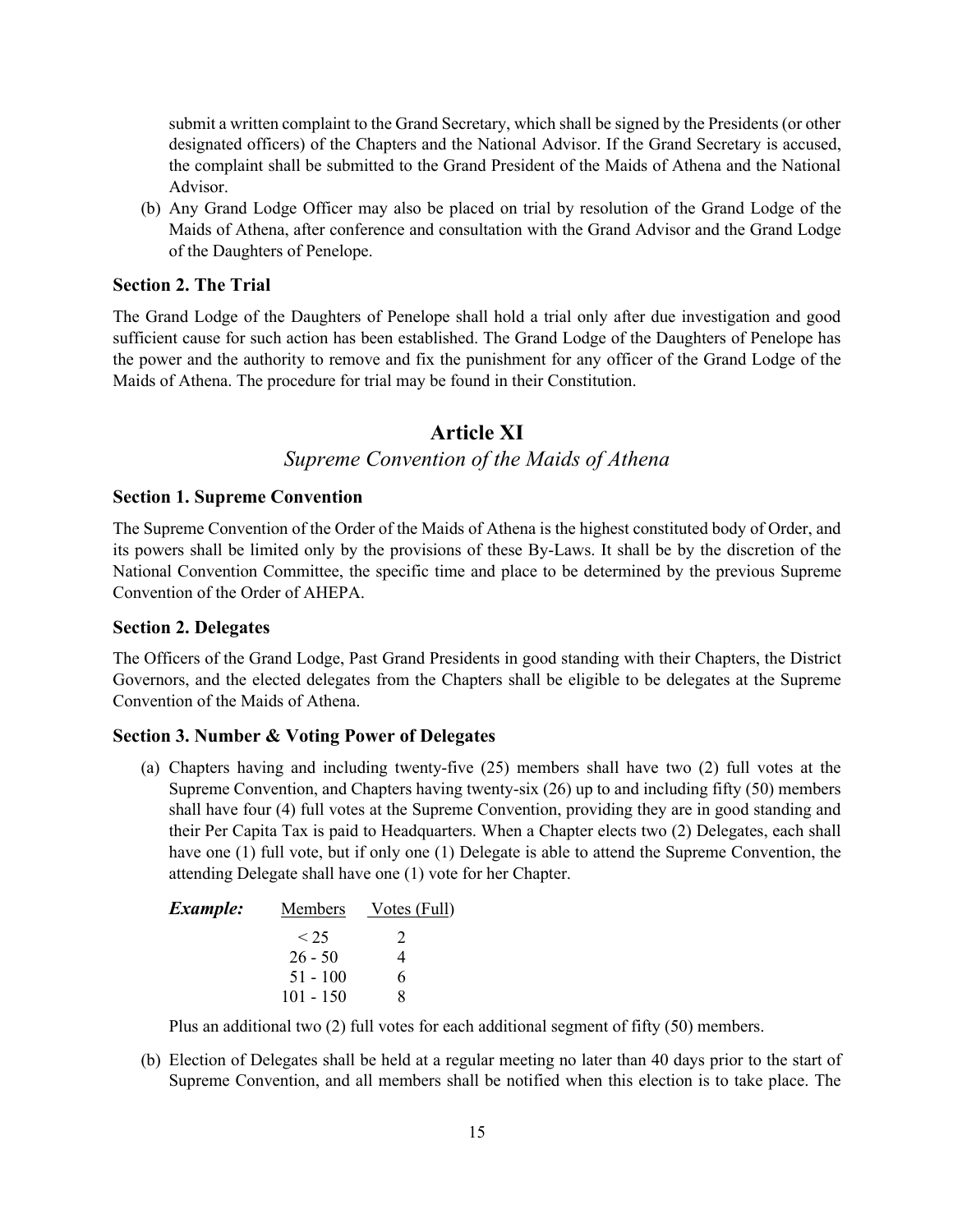results of the delegate certification form and credential form shall be sent to Supreme Headquarters and the Grand President of the Maids of Athena one month prior to the opening of the Supreme Convention.

#### **Section 4. Credentials Committee**

The Grand President shall appoint a committee to receive and examine the credentials of the Delegates before the opening of the Convention. The committee shall report the number of delegates attending the Convention at each morning meeting of the Convention.

#### **Section 5. Registration Fee**

Delegates to the Supreme Convention must register and pay the required Registration Fee which shall be no more than one-half (1/2) the amount charged by the Daughters of Penelope Supreme Convention.

#### **Section 6. Officers of the Supreme Convention**

The Officers of the Convention shall be a Chairman, a Vice Chairman, and a Secretary. They shall be nominated from the floor from members of the Convention, and elected by a majority vote of the Delegates at the opening meeting, which shall be presided over by the Grand President. After election, the Grand President shall install the Convention Officers and surrender the Chair and Gavel to the Chairman. There shall be a Parliamentarian hired for the Supreme Convention of the Maids of Athena. She shall not be a member of the Order.

#### **Section 7. Duties of Convention Officers**

- (a) The Chairman shall immediately upon assumption of her duties:
	- 1) Appoint the Convention Standing Committees.
	- 2) Appoint any special committees as may be in her judgment to expedite the business of the Convention.
	- 3) Designate one (1) member to be Chairman of each committee. Each Committee Chairman shall report the resolutions and recommendations of her Committee to the Convention Body and submit copies of the Committee report in triplicate to the Grand President, Convention Secretary, and the National Advisor at the time designated by the Convention Chairman.
- (b) The Vice Chairman shall preside in the absence of the Chairman and assist the Chairman during all meetings of the Convention.
- (c) The Secretary shall record the Convention proceedings and keep the Committee Chairman, Chapter, and District Governors reports.

#### **Section 8. The Supreme Convention**

The Supreme Convention shall:

- (a) Promote the progress of the Order by establishing proper department, channels, and procedures for its growth, expansion, and usefulness.
- (b) Enforce the By-Laws and be guided by the Convention of the Daughters of Penelope.
- (c) Elect the Officers of the Grand Lodge.
- (d) Fix the amount of the Per Capita Tax fees (Annual Membership Dues charged by Supreme Headquarters) and charges for the entire Order of the Maids of Athena.
- (e) Authorize expenditures of money in the Grand Treasury, if necessary.
- (f) Pass resolutions and amendments to the By-Laws, if desirable.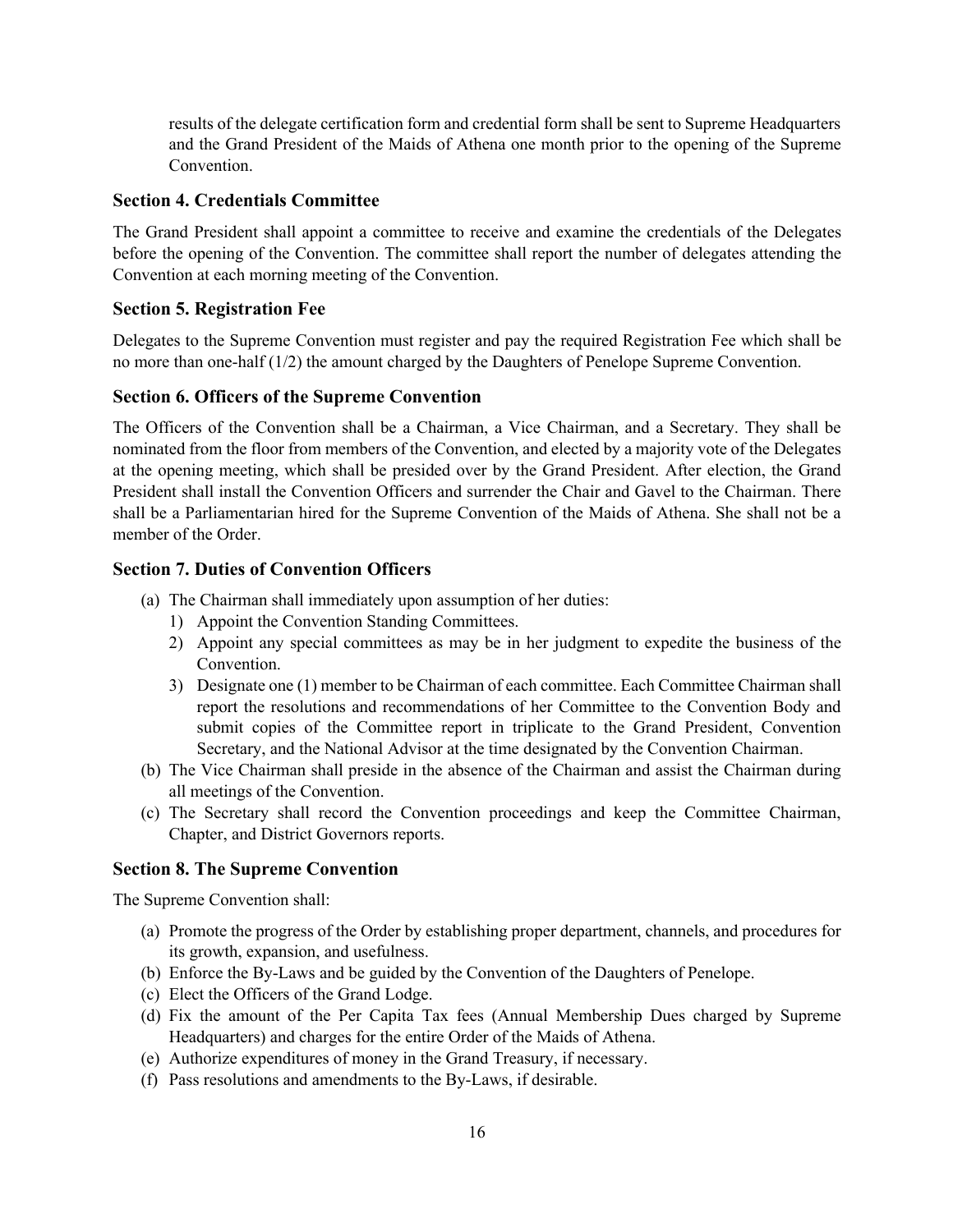(g) Transmit all action to the Daughters of Penelope for approval.

#### **Section 9. Government for Proceedings of the Supreme Convention**

All proceedings of the Supreme Convention shall be governed by the following:

- (a) The provisions of this Constitution.
- (b) The Constitution of the Order of the Daughters of Penelope.
- (c) Robert's Rules of Order.

## **Article XII**

## *District Lodge*

The District Lodge shall be subject to the Grand Lodge of the Maids of Athena and the Grand Lodge of the Daughters of Penelope, and shall act under their supervision and guidance in carrying out their duties and complying with the rules of the Order. A District Lodge will be formed under the discretion of the Grand Lodge.

#### **Section 1. Composition**

The District Lodge of the Maids of Athena shall consist of the Chapters organized by the Grand Lodge into regional groups or Districts, their number, their boundaries, and jurisdiction to coincide with the Districts of the Daughters of Penelope.

#### **Section 2. District Officers**

- (a) The Officers of each District shall be a District Governor, a District Lieutenant Governor, a District Secretary, a District Treasurer, and a District Marshall. The delegation at the District Convention may, by a two-thirds vote, combine the offices of a Lieutenant Governor and Marshall, and the offices of Secretary and Treasurer.
- (b) A District having less than three Chapters shall be ineligible to elect officers of a District Lodge. Instead, the District shall have a District Contact selected from the District and recommended after consultation by the District Lodge of the Daughters of Penelope and the District Advisor, and appointed by the Grand Lodge. The District Contact shall be closely supervised and supported by those who recommended her.

#### **Section 3. Qualifications**

- (a) No member shall be eligible for the office of District Governor unless she has completed one (1) term as Chapter President or as a District Lodge Officer, is in good standing with her Chapter, and has attended four (4) business meetings of her Chapter.
- (b) No member shall be eligible for the remaining District Offices unless she is in good standing, has served as President, Vice President, Secretary or Treasurer of her Chapter, and has attended four (4) business meetings of her Chapter. All Officers must reside within the boundaries of the District for their term in office. No officer of the District Lodge shall hold any other elective office at the same time.
- (c) The term of office shall be one (1) year, and each District Officer may only serve two (2) consecutive terms in the same office.
- (d) Vacancies shall be automatically filled by members of the District Lodge moving up according to protocol rank. If it is deemed necessary to fill the remaining office, the District Governor, with the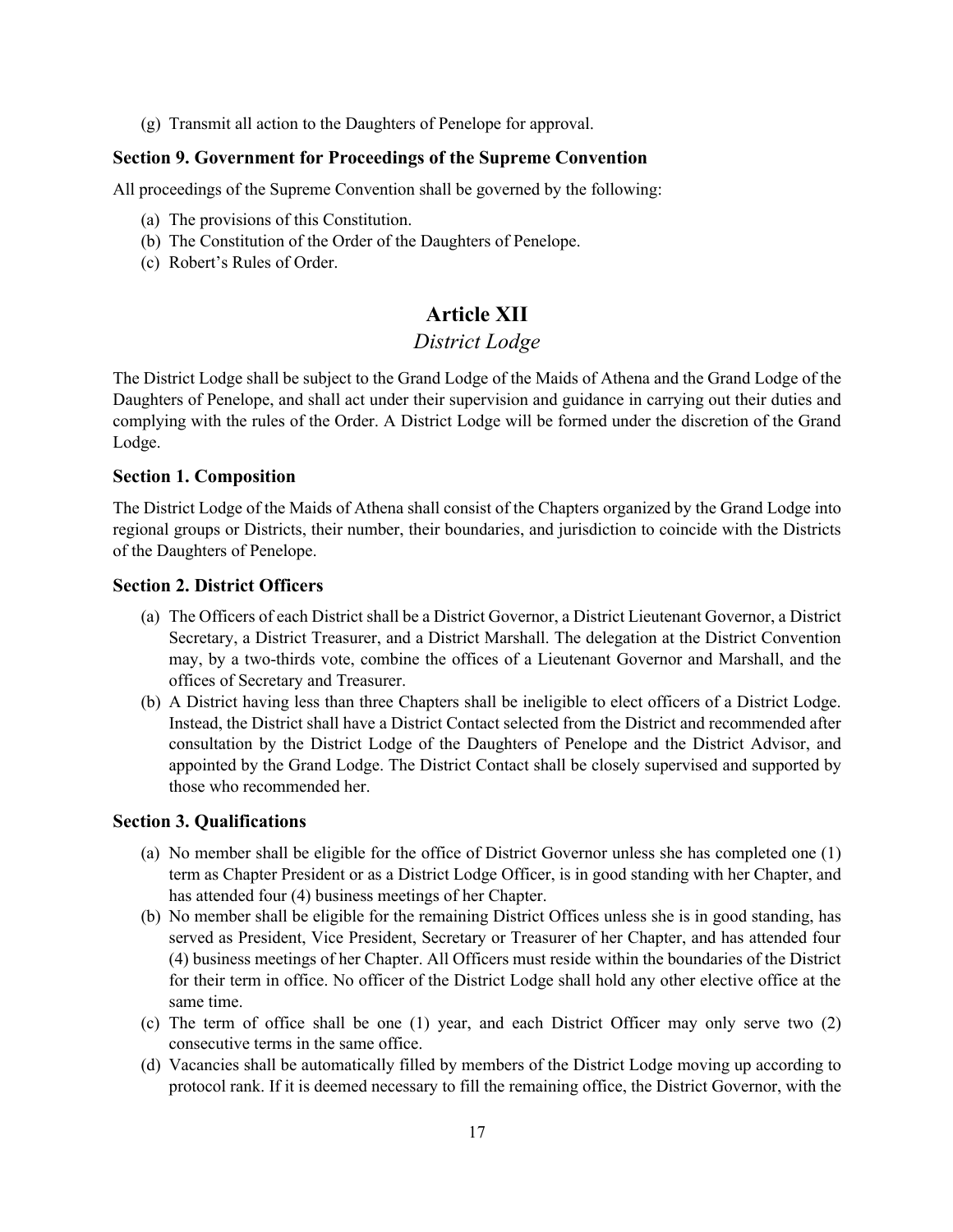approval of the District Advisor, shall appoint a member to the lowest District Lodge position. If, for any reason, such protocol advancement is deemed unwise by a consensus of the District Lodge in a particular case, the District Governor, with the approval of the District Advisor, may fill the position by direct appointment.

#### **Section 4. Election**

- (a) There shall be at least one-half (1/2) of the Chapters in each District represented at the District Convention in order to elect officers of the District Lodge. The Officers of the District Lodge shall be nominated from the floor at the District Convention and elected by majority vote.
- (b) Candidates for election shall be present or, should they be unable to attend, shall submit a written statement giving the reason for their absence to the District Governor to be read at the District Convention at the time of the nomination.
- (c) Failing this, the procedure for elections of District Officers shall be to submit official nominations within thirty (30) days following the District Convention. The local Advisory Board of each Chapter in good standing may submit a candidate or candidates for District Lodge Officers. Nominees must then submit their own applications in writing to the newly elected District Advisor and the Grand Lodge Officer appointed to act as a Liaison to the District by the Grand President. The two shall work together to select the Officers for the Maids of Athena District Lodge and make any further necessary appointments.

#### **Section 5. Meetings**

- (a) Meetings of the District Lodge shall be held whenever necessary at the call of the District Governor or District Advisor.
- (b) A quorum at such meetings shall be constituted by a majority of the members. There shall be no voting by proxy.
- (c) The District Lodge shall hold at least three (3) "in person" meetings: immediately after the District Convention, semiannually, and preceding the regular business meeting at the following District Convention.

#### **Section 6. Finances**

- (a) District Officers may make expenditures only with the authorization of the District Advisor, and each shall be accompanied by an itemized statement and a copy made for the files.
- (b) Each District Lodge shall be entitled to a prorated share of the fees paid to Supreme Headquarters, consisting of a portion of the initiation fee charged to each new member, one-half  $(1/2)$  the total amount received from reinstatements, and a portion of the Per Capita tax paid annually by each member in the District.
- (c) Each District Lodge shall have the right to increase its own Treasury, either through contributions, donations, or proceeds from projects.

## **Article XIII**

#### *Duties and Powers of District Officers*

#### **Section 1. District Governor**

- (a) The duties of the District Governor shall be to:
	- 1) Visit every Chapter within her District at least once (1) a year. The District shall bear the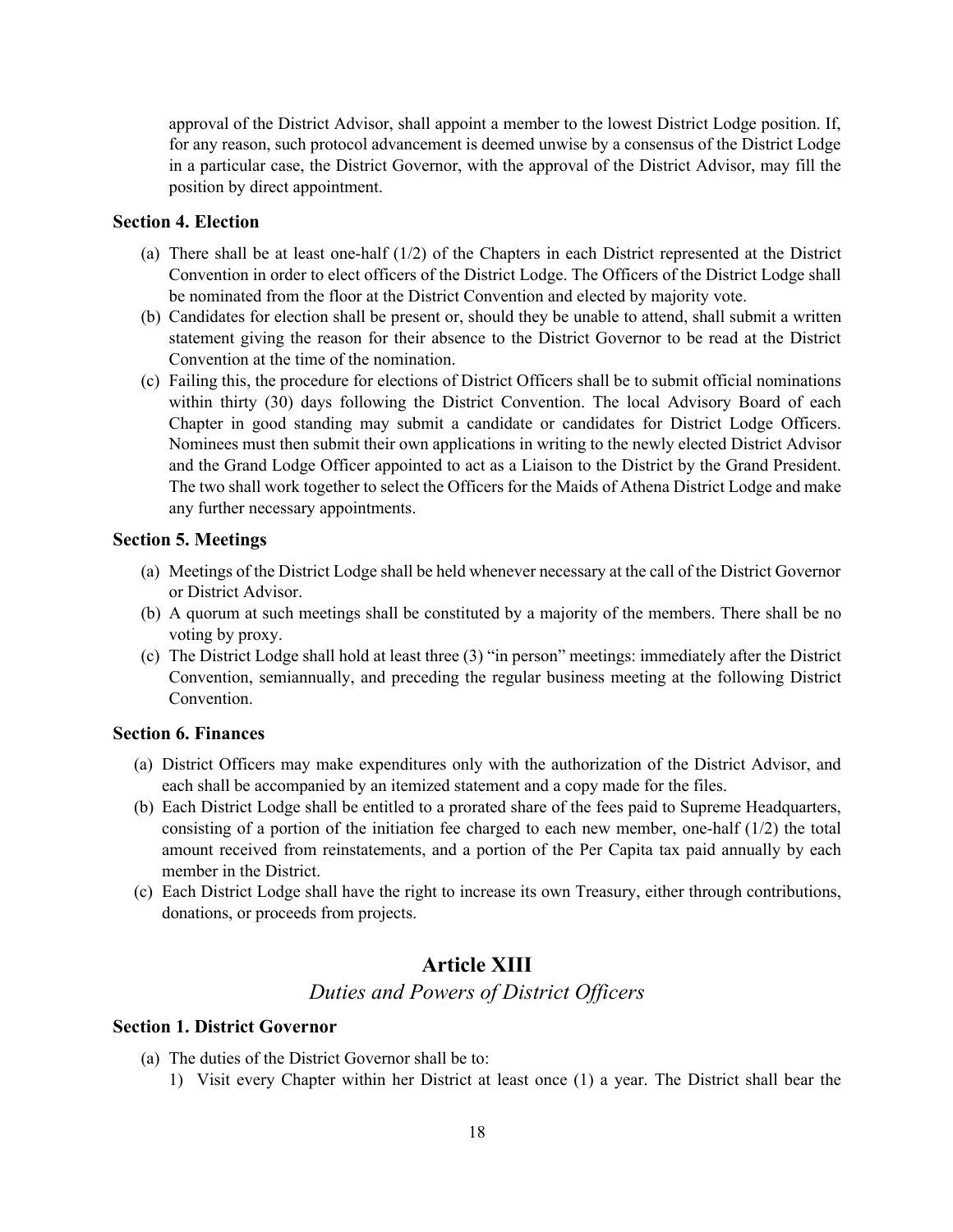expense of the first visit; the Chapter shall pay for any additional visit required.

- 2) Investigate applications for the establishment of new Chapters and report each such possibility to the District Advisor, Grand Liaison, Grand President of the Maids of Athena, and Supreme Headquarters.
- 3) Submit a quarterly report on the condition of her District to the District Advisor, the Grand President of the Maids of Athena, and the Grand Lodge Officer assigned to her District.
- 4) Sign checks with the District Treasurer of the Maids of Athena and the District Advisor, with the approval of the District Advisor.
- 5) Send copies of all correspondence to the District Advisor, the Grand Lodge Officer assigned to her District, the District Secretary of the Maids of Athena, and retain one on file.
- 6) Submit an annual written report on the general condition of her District at the District and Supreme Conventions. This report shall also be read to the District Convention of the Daughters of Penelope and copies filed with Supreme Headquarters, the Grand President of the Maids of Athena, the Grand Lodge Liaison assigned to her District, and the National Advisor to the Maids of Athena.
- 7) Circulate a minimum of five (5) bulletins during her term of office to all Chapters.
- (b) The powers of the District Governor shall be:
	- 1) Authority to call a meeting of the officers or members of any Chapter within her District; to examine the books of any Chapter and report her findings to the Grand President of the Maids of Athena and the District Advisor; to suspend a Charter of any Chapter.
	- 2) Preside at the District Convention until the Chairman of the Convention has been elected and installed.
	- 3) To attend the Supreme Convention as a Delegate with all the privileges of that body. Expenses, when possible, may be taken in total or part from the District Treasury.
	- 4) Upon retiring, the immediate Past District Governor shall be a delegate to the District Convention of her District, with all the privileges thereof, provided she is in good standing with her Chapter.

#### **Section 2. District Lieutenant Governor**

- (a) The District Lieutenant Governor shall assist the District Governor in the execution of her duties and perform such duties as may be designated by the District Governor. In the event of disability, removal or death of the District Governor, she may assume her duties, including attending the Supreme Convention.
- (b) She shall submit articles on District affairs to AHEPA Family platforms.
- (c) She shall submit an annual report to the District Convention, with recommendations to further the progress of her Districts and Chapters.

#### **Section 3. District Secretary/Treasurer**

- (a) Duties of the District Secretary shall be:
	- 1) Attend all meetings of the District Lodge and keep an accurate record of all business transacted. Perform other duties as designated by the District Governor.
	- 2) Send copies of all correspondence of the Office to the District Governor, the District Advisor, and the Grand Lodge Officer assigned to her District, and retain one on file.
	- 3) Serve as Chairman of the District Convention Credentials Committee, verifying the qualifications and assisting in the registration of all delegates and alternates of the Maids of Athena who are eligible to represent their Chapters at the District Convention.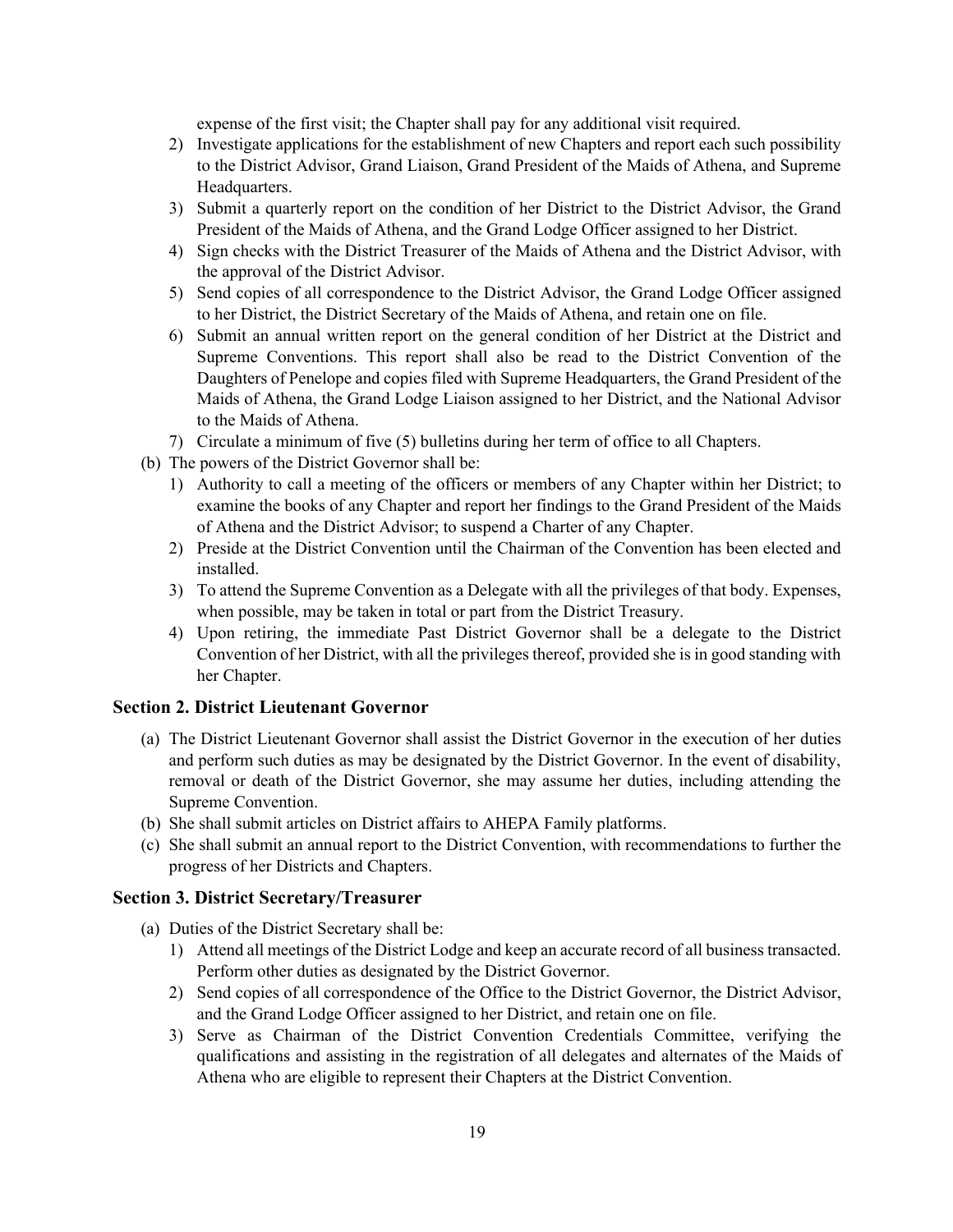- (b) Duties of the District Treasurer shall be:
	- 1) Receive all monies belonging to the District and give receipts for the same.
	- 2) Sign all checks which must be countersigned by the District Governor and the District Advisor.
	- 3) Report semi-annually on all monies received and expended to the District Governor and the District Advisor, and Supreme Headquarters.
- (c) Records
	- 1) The District Secretary-Treasurer shall keep two (2) separate sets of records; one as Secretary and one as Treasurer, and both shall be bound in a permanent ledger.
	- 2) The District Secretary-Treasurer shall submit a separate report as a Secretary, and one as Treasurer, to the District Convention with recommendations to further the progress of the Chapters.

#### **Section 4. District Marshall**

- (a) Duties of the District Marshall shall be to:
	- 1) Execute the orders of the District Governor.
	- 2) See that the proceedings of opening and closing the meetings in each Chapter shall be uniform.
	- 3) Inspire enthusiasm among the members. Help organize new Chapters.
	- 4) Submit a written report at the District Convention with recommendations to further the progress of the Chapters.

#### **Section 5. Duties of All District Lodge Members**

- (a) Attend all "in person" meetings held by the District Lodge.
- (b) Send copies of all correspondence to the District Governor, District Advisor, Grand Lodge Liaison Officer, Grand President, and keep one on file.
- (c) Submit a bi-monthly report on the status of her liaison Chapter, to be received by the first week of the following month.
- (d) Serve as liaison for an assigned Chapter designated by the District Governor.
- (e) Submit an annual report at the District Convention, with recommendations to further the progress of the District and Chapters.
- (f) Communicate with her liaison Chapter at least twice a month, either in the form of a phone call, visitation, or bulletin. She shall send her liaison Chapter a bulletin on a regular basis to keep the lines of communication open between them.

#### **Section 6. District Athletic Director**

When there are more than five (5) Chapters, or 150 members, in a District, the position of District Athletic Director may be added to the District Lodge, upon the consent of the District Convention Delegation.

Her duties shall be to:

- (a) Coordinate all athletic tournaments held in the District.
- (b) See that all tournaments have their format and rules circulated four (4) weeks prior to the tournament.
- (c) Execute the orders of the District Governor.
- (d) Submit a written report at the District Convention with recommendations to further the progress of the Chapters.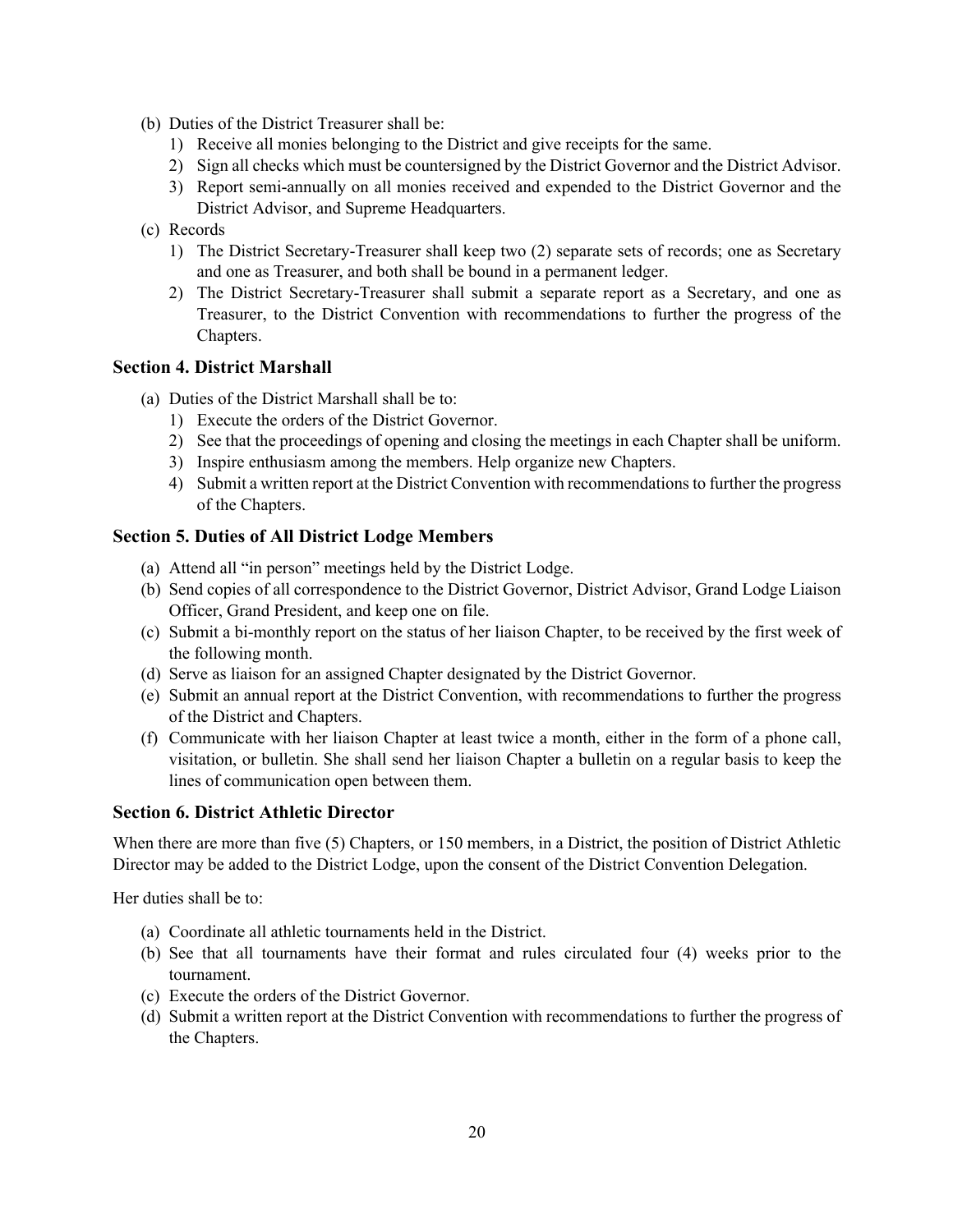## **Article XIV**

## *District Advisor to the Maids of Athena*

#### **Section 1. Election**

The District Advisor to the Maids of Athena shall be elected by the District Convention of the Daughters of Penelope.

#### **Section 2. Duties**

- (a) The District Advisor shall supervise the activities of the Maids of Athena in her District; she shall assist in the District Governor in establishing new Chapters; shall receive notice of and attend all meetings of the District Lodge; and shall give approval on all important issues or actions. She shall report to the District Governor of the Daughters of Penelope.
- (b) She shall attend all business meetings of Conventions of the Maids of Athena, and shall submit a written report to both the District Convention of the Daughters of Penelope and the Maids of Athena.
- (c) The District Advisor shall sign all checks pertaining to the District Treasury, which shall be countersigned by the District Governor and the District Treasurer of the Maids of Athena.
- (d) The District Advisor shall be the Parliamentarian for the District Convention of the Maids of Athena.
- (e) In the event the District Advisor to the Maids of Athena finds that she cannot continue the duties of her office, she shall immediately notify the District Governor of the Daughters of Penelope. If this period of inactivity continues for two (2) months, it shall be the duty of the District Governor of the Daughters of Penelope to appoint a replacement to the Office of District Advisor to the Maids of Athena.

## **Article XV**

## *Procedure for Grievances*

#### **Section 1. Complaints**

Complaints against a District Lodge Officer of the Maids of Athena, authorized by one- fourth (1/4) of the Chapters, must be in writing and signed by the Chapter Presidents, and shall be submitted to the District Advisor who shall confer with the District Lodge of the Daughters of Penelope. After due consideration, their decision shall be final.

#### **Section 2. Impeachment**

A petition for impeachment of a District Lodge Officer shall follow the same procedure as outlined for the Grand Lodge in Article X, except it shall be under the jurisdiction of the District.

## **Article XVI**

*District Convention of the Maids of Athena*

#### **Section 1. District Convention**

The District Convention shall be held in a month and place to be determined by the previous District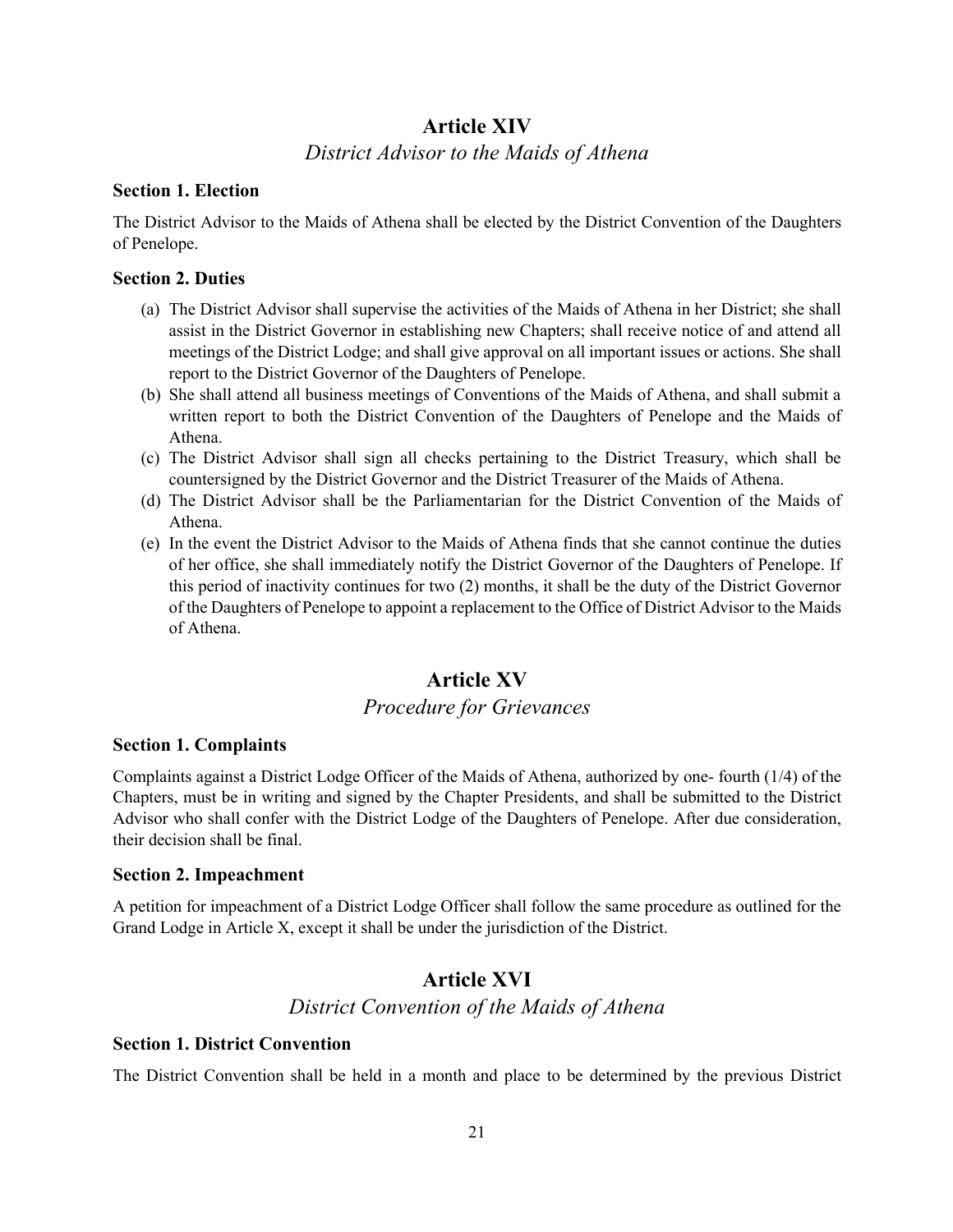Convention of the Order of AHEPA. It shall follow the form of the Supreme Convention with the following exceptions.

#### **Section 2. Delegates**

The Officers of the District Lodge, all Past District Governors in good standing with their Chapter, and the elected delegates from the Chapters shall be eligible to be delegates at the District Convention of the Maids of Athena.

#### **Section 3. Number and Voting Power of Delegates**

Each Chapter is entitled to four (4) delegates and four (4) alternates, with each delegate having one vote.

#### **Section 4. Officers of the District Convention**

The procedure shall be the same as that of the Supreme Convention [Article XI, Section 6.], except that the District Governor shall preside and conduct the installation. The District Advisor shall be Parliamentarian.

#### **Section 5. Duties of the Convention Officers**

The procedure shall be the same as that of the Supreme Convention [Article XI, Section 7.].

#### **Section 6. The District Convention**

The procedure shall be the same as that of the Supreme Convention [Article XI, Section 8.], except that the District shall not fix the Per Capita Tax, etc., and the District shall transmit its actions to the Supreme Convention for approval.

#### **Section 7. Parliamentary Authority**

Robert's Rules of Order shall be the authority of parliamentary law not otherwise covered or provided for by the laws, rules, and regulations of the Order.

## **Article XVII**

## *Chapters*

#### **Section 1. Sponsorship**

Local Chapters shall be sponsored by local Daughters of Penelope or AHEPA Chapters. When there is no Daughters of Penelope Chapter or AHEPA Chapter the District Lodge may sponsor a new Maids of Athena Chapter. They shall be composed of groups of young ladies, eight (8) or more in number, who have petitioned for and obtained a Charter from Supreme Headquarters of the Maids of Athena, and who have regularly passed through the Rite of Initiation.

#### **Section 2. Petition**

- (a) A petition for Charter must be on a form issued by Supreme Headquarters, signed by eight (8) or more girls who have never been members of any other Chapter, each of whom must be a firm believer and advocator of the objects and principles of this Order, and who meet all the requirements for membership as set forth in these By- Laws.
- (b) The petition also shall be signed by the sponsoring President or Secretary of either the local Daughters of Penelope or AHEPA Chapter) and shall be addressed to the Grand Lodge of the Maids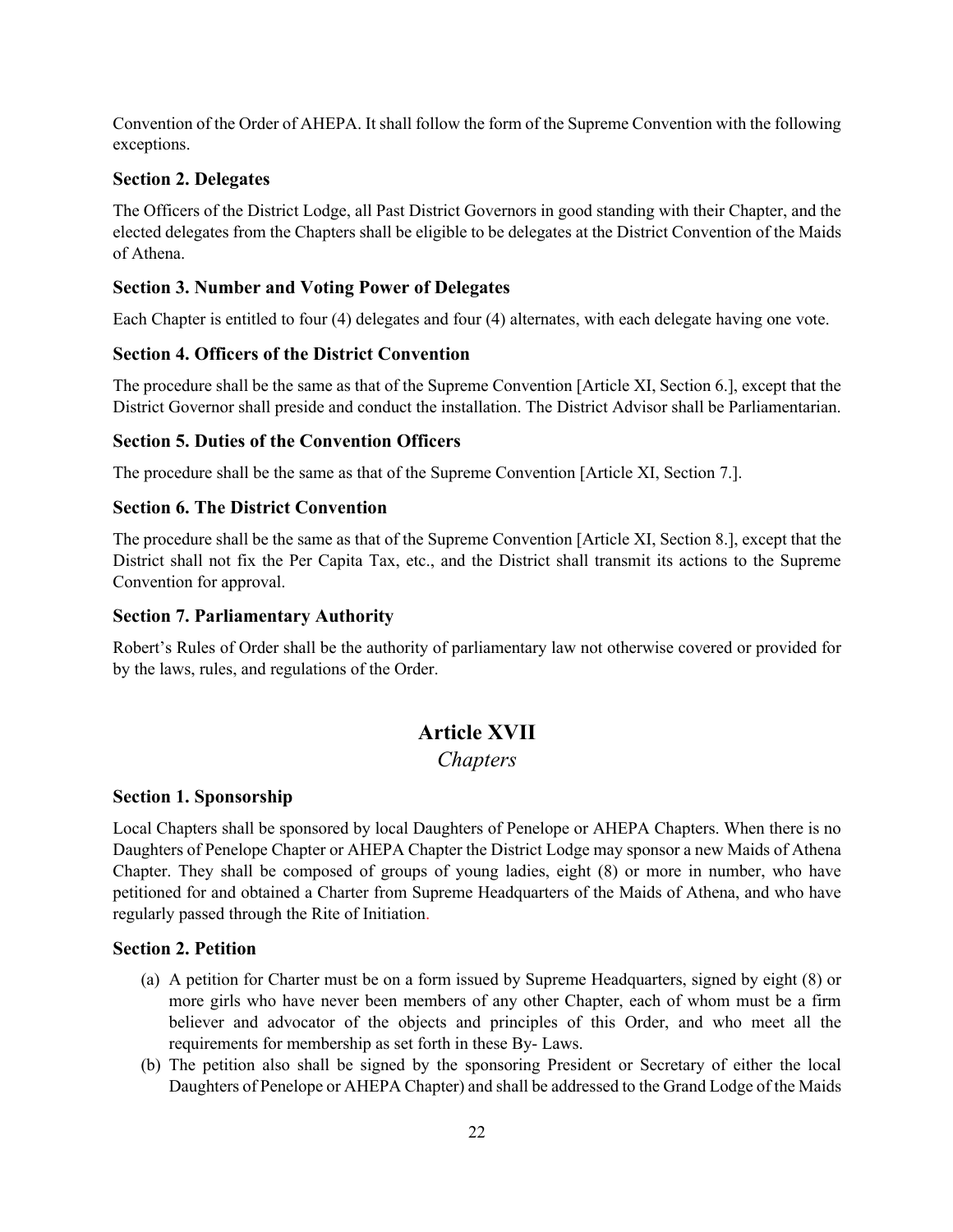of Athena through the District Governor of the District Governor of the District in which the Chapter wishes to be established.

(c) Every petition for Charter must be accompanied with the proper Charter fee, completed membership applications, initiation fees) and Per Capita Tax to Supreme Headquarters. [See Article XX, Sections 1 &2.]

#### **Section 3. Charter**

When a Charter is granted by the Supreme Headquarters to a new Chapter, it shall formally and officially be admitted into the Order only after at least eight (8) of the petitioners have been initiated and the Officers of the proposed Chapter shall have been elected and installed.

#### **Section 4. Name of Chapter**

A Charter shall bear a name chosen by the members and approved by Supreme Headquarters. No Chapter shall be named for a living person or bear a duplicate name.

#### **Section 5. Additional Chapters in the Same City**

No Chapter shall be established in any city or town where there is already a Chapter or Chapters of this Order, unless the District Lodge, the Grand President, and the Grand Lodge Officer of the area in which the Chapter is to be established consent to the establishment of an additional Chapter.

#### **Section 6. Merger of Chapters**

Chapters may consolidate only when three-fourths (3/4) of their respective members agree to do so. A petition for the Merger shall bear the signature of both Chapter Presidents, and shall be submitted to the District Governor and District Advisor. Upon their approval, the petition shall then be forwarded to the Grand Lodges of the Maids of Athena and the Daughters of Penelope for final decision.

#### **Section 7. Inactive Chapters**

- (a) Where it is impossible to reactivate a Chapter within one (1) fiscal year, properties and monies of this Chapter shall go to the local Daughters of Penelope Chapter to be held in trust until such time as the Chapter reorganizes.
- (b) In the event there is no local Chapter of the Daughters of Penelope, the money shall revert to the Grand Lodge Treasury of the Maids of Athena to be held in trust until such time as the Chapter reorganizes.
- (c) In cases where a Chapter remains with less than eight (8) members, those members may remain members in good standing with all the rights and privileges thereof. Where there are less than eight (8), but more than five (5), the Chapter may remain active with special dispensation from the Grand President of the Maids of Athena or the National Advisor to the Maids of Athena.

#### **Section 8. Parliamentary Authority**

Robert's Rules of Order shall be the authority of parliamentary law not otherwise covered or provided for by the laws, rules, and regulations of the Order.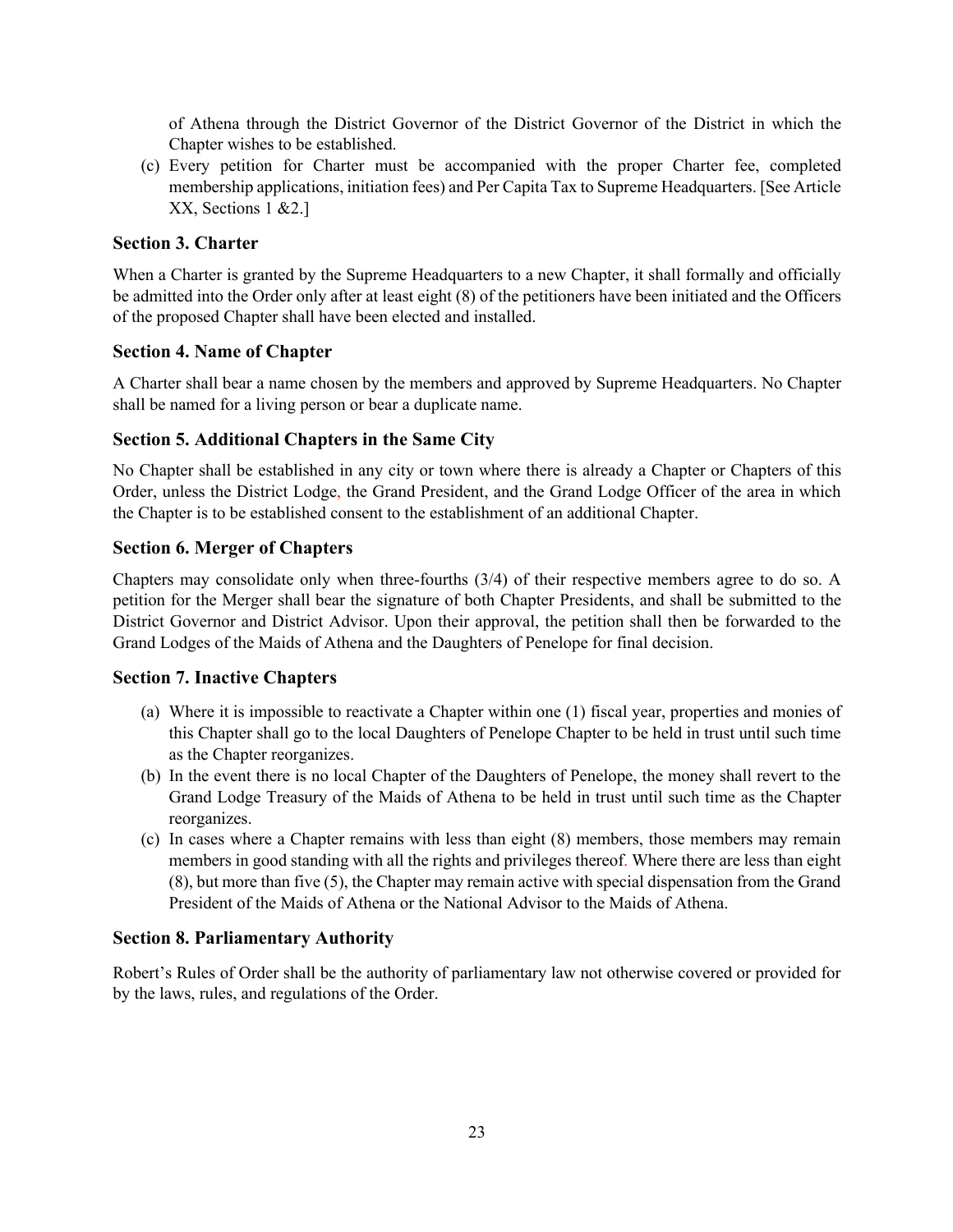## **Article XVIII**

## *Chapter Officers*

## **Section 1. Officers**

- (a) The elected officers of the Chapters of the Maids of Athena shall be a Worthy Maid, Loyal Maid, Recording Secretary, Corresponding Secretary, Treasurer, Delphis, Phylax, and Messenger. The offices of Recording and Corresponding Secretary may be combined.
- (b) The appointed officers shall be the Guards, Sentinels, and a Chapter Parliamentarian. They shall be appointed by the Worthy Maid and announced at the meeting following her election.

#### **Section 2. Qualifications**

- (a) To be eligible for election to office, members must be in good standing, and must have attended at least four (4) business meetings in their own Chapter during the current year. To be a candidate for Worthy Maid, a member must have previously served for a full year in an elective office in any Chapter of the Maids of Athena. In a new or reactivated Chapter, any member in good standing is eligible for the office of Worthy Maid.
- (b) Worthy Maid and Loyal Maid must reside within their District boundaries for the full term of office to ensure proper execution of all duties.

## **Section 3. Terms of Office**

The offices of the Chapter shall serve for a term of twelve (12) months, or until their successors are elected and qualified. In the case of a new Chapter, the first term shall be from the time the new officers are installed until the following election. Marriage during a term of office shall not disqualify the officer from completing her term.

#### **Section 4. Vacancies**

Vacancy in an elected office shall be filled by an election at the next regular meeting of the Chapter. Vacancy in an appointed office shall be filled by a member appointed by the Worthy Maid.

#### **Section 5. Election**

- (a) Chapter officers shall be elected at the first regular meeting in May or June of each year, and shall assume their duties as of July 1st.
- (b) Candidates for elective offices shall be nominated from the floor and voted upon by secret ballot. It shall take a majority vote to elect. The presiding officer shall appoint three (3) tellers to count the votes.

#### **Section 6. Installation of Chapter Officers**

- (a) Both elective and appointive officers shall be installed at a private or public meeting of the Chapter, preferably with the officers of the local Chapter of the Daughters of Penelope and AHEPA attending. Whenever possible, all installations should be conducted by a Past or Present Grand or District Lodge Officer, or Past or Present Chapter Presidents of the Order.
- (b) If after notification of the time of the installation, any officer fails to present herself without cause; her office may be declared vacant. If an officer has a substantial reason for her absence, she shall be installed at the first possible Chapter meeting.
- (c) If a formal installation is to take place at a later date, the oath shall be administered before the beginning of their term of office.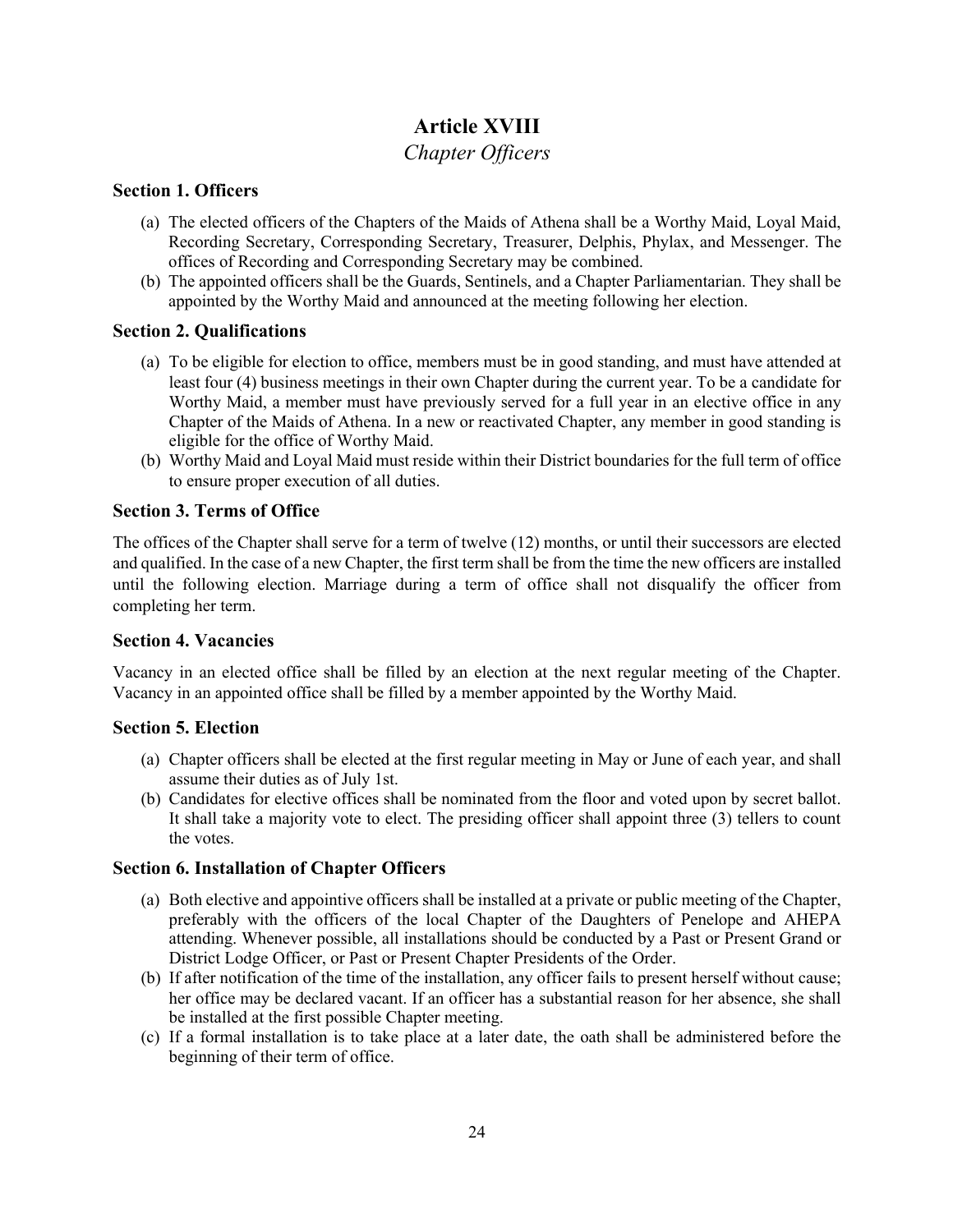#### **Section 7. Resignation**

A Chapter officer wishing to resign shall submit her resignation in writing to the Secretary of the Chapter. All obligations must be paid before the resignation shall be accepted.

#### **Section 8. Removal from Office**

If any officer fails to attend three (3) regular consecutive meetings of the Chapter without sufficient reason, she may be removed from office by two-thirds (2/3) vote of the members present and voting at a regular Chapter meeting. The officer shall be given a hearing at the meeting at which time she may offer an explanation for her absence.

## **Article XIX**

## *Duties and Powers of Chapter Officers*

#### **Section 1. Worthy Maid (President)**

- (a) As head of a Chapter of the Maids of Athena, and a presiding officer, it is her solemn duty to enforce the By-Laws, decrees, rules, and regulations of the Order among the officers and members of her Chapter.
- (b) She shall see that accurate records and accounts are kept and that all reports and remittances to Supreme Headquarters and the District are made promptly when due.
- (c) She shall appoint the officers and chairmen of committees as authorized by the Chapter with all the rights and privileges.
- (d) She shall submit an annual written report as per form in the Leadership Handbook, with copies to be submitted to the District Governor, Grand President, Grand Lodge Liaison Officer, and District Advisor to the Maids of Athena.
- (e) She shall submit copies of correspondence to the District Governor, District Advisor, Grand Lodge Liaison Officer, and keep one on file.

#### **Section 2. Loyal Maid (Vice President)**

- (a) The Loyal Maid shall assist the Worthy Maid in conducting the business of the Chapter, and shall perform such other duties as may be assigned to her by the Worthy Maid or her Chapter. In the case of the disability or removal of the Worthy Maid, she shall automatically assume the office of Worthy Maid.
- (b) She shall submit new articles to the District Lieutenant Governor.

#### **Section 3. Recording Secretary**

The duties of the Recording Secretary shall be to:

- (a) Keep minutes of all meetings in a permanent Ledger.
- (b) Record attendance of members at regular meetings.
- (c) Submit to the Worthy Maid, before each meeting, a list of unfinished business to be taken up at the meeting and help with the preparation of the agenda.
- (d) Collect all Per Capita Tax from the members and monies received by the Chapter, and give a receipt for the same. Turn all monies over to the Treasurer immediately after collection and receive receipt for the same.
- (e) Submit a semi-annual report to the Chapter in the form of an itemized statement showing the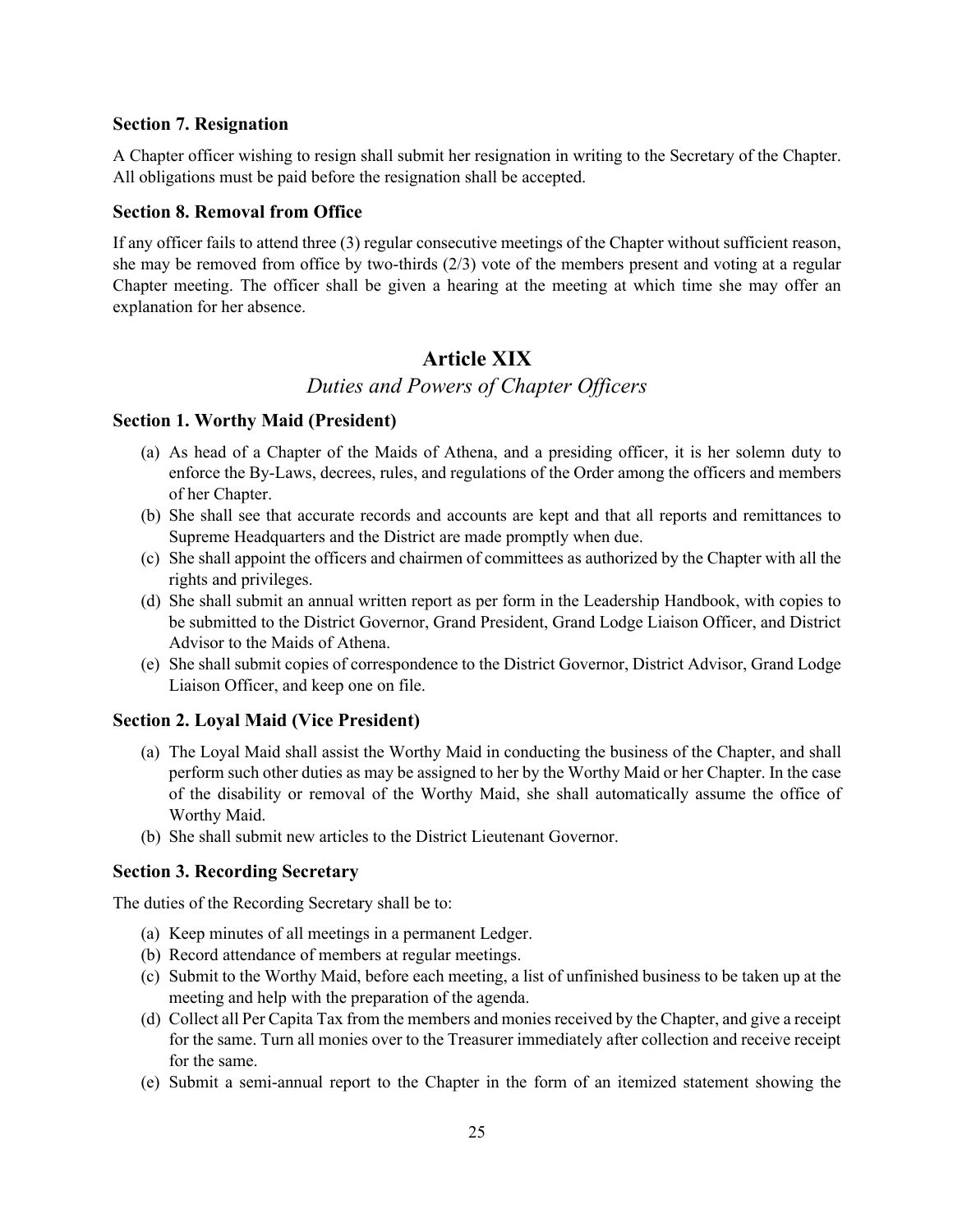amount received and the sources of the receipts, the amounts disbursed and the purpose of the disbursements, the balance in the bank to the credit of the Chapter, the number of members in good standing, the number initiated, the number of delinquent members, the number suspended, and the names of deceased members. Copies shall be sent to the District Governor of the Maids of Athena, the local Chapter of the Daughters of Penelope, the District Advisor, Supreme Headquarters, the Grand Lodge Liaison Officer, and keep one on file.

#### **Section 4. Corresponding Secretary**

The duties of the Corresponding Secretary shall be to:

- (a) Circulate membership ID numbers when received from Headquarters to the appropriate members and give such members the current year's password.
- (b) Send copies of all correspondence to the Chapter President, District Lodge Liaison Officer, District Governor, Grand Lodge Liaison Officer, District Advisor, and keep one of file.
- (c) Send notices of all meetings of the Chapter to each member, the local Advisory Board, and the President of the local Daughters of Penelope Chapter. At least five (5) days' notice shall be given for all meetings.

#### **Section 5. Treasurer**

The duties of the Treasurer shall be to:

- (a) Receive all monies due the Chapter from the Recording Secretary, and give her a receipt for the same.
- (b) Promptly deposit money in the name of the Maids of Athena, the Name of the Chapter, and Number of the Chapter in such bank as may be designated by the Chapter.
- (c) Determine that all checks and money issued have first been authorized by the Chapter, and the checks countersigned by the Worthy Maid of the Chapter and by the Chairman of the Local Advisory Board.
- (d) Keep an itemized record of all monies received and expended in a permanent ledger, as per same in the Leadership Handbook.
- (e) Make quarterly financial reports to the Chapter and any other time the Worthy Maid or Advisory Board may request.
- (f) She shall see that accurate records and accounts are kept and that all reports and remittances to Supreme Headquarters and the District are made promptly when due.

#### **Section 6. Phylax**

The Phylax shall:

- (a) Have custody of all property of the Chapter, shall keep a detailed record of property such as regalia, insignia, By-Laws, and Rituals, and preserve them from abuse or destruction.
- (b) Be responsible for the physical arrangements for the meetings of the Chapter.
- (c) It shall be her sole responsibility to make sure that the paraphernalia is at every meeting, even if she cannot attend.

#### **Section 7. Delphis**

The Delphis shall open and close all meetings of the Chapter with a prayer, and shall perform all other ritualistic duties as are ascribed to her in the Ritual.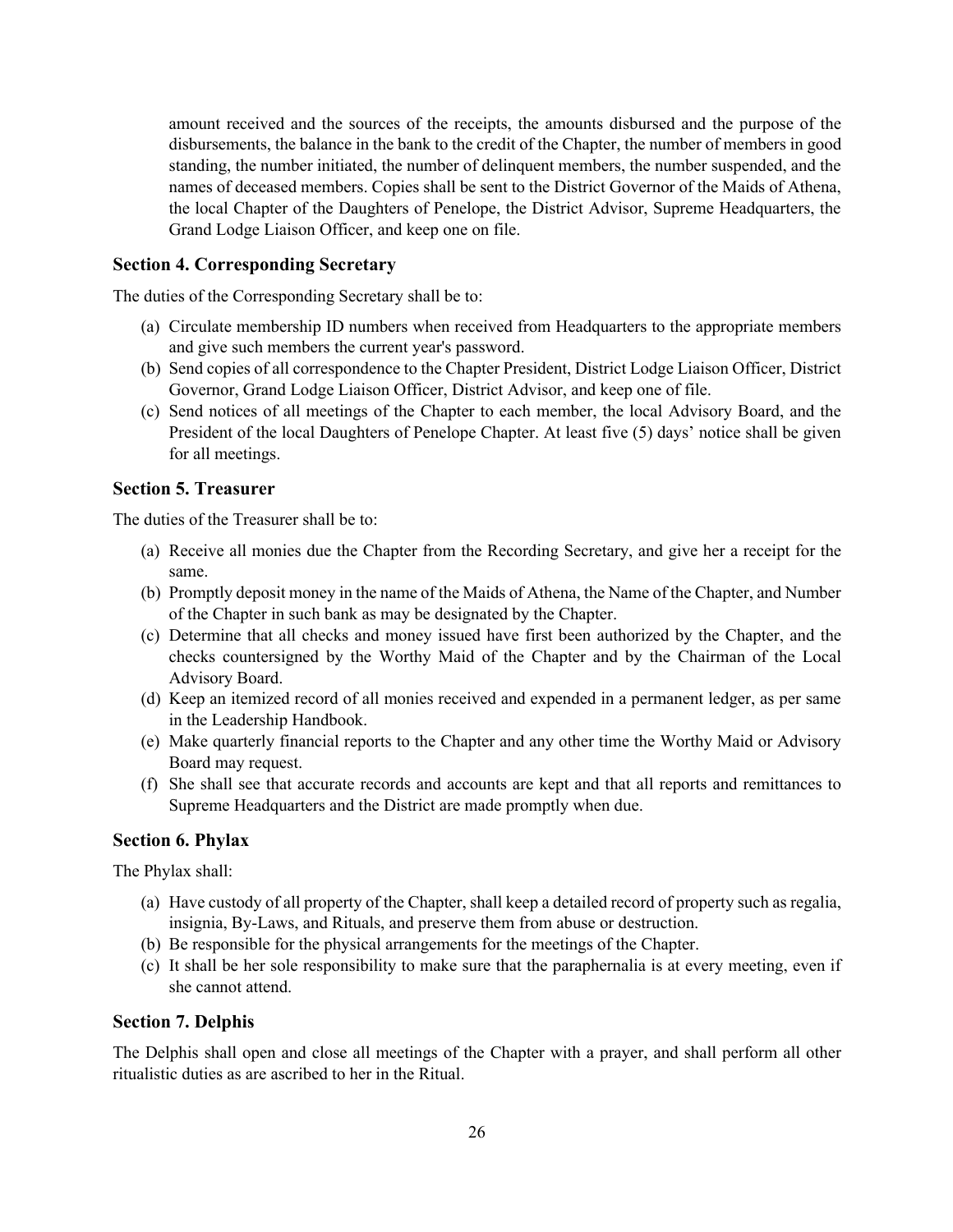#### **Section 8. Messenger**

It shall be the duty of the Messenger to execute the orders of the Worthy Maid, and to assist her in the conduct of meetings and all official ceremonies.

#### **Section 9. Guards**

The Guards shall see that the flags are properly posted at every meeting, either by the official presentation of the colors, or by posting them before the meeting. The Guards shall assist the Messenger in all official ceremonies and in escorting the visitors.

#### **Section 10. Sentinels**

- (a) The Inside Sentinel shall see that no one enters or leaves the meeting room during the opening or closing ceremonies. During the Initiation ceremonies, no one shall be admitted except members of the Degree Team.
- (b) The Outside Sentinel shall guard the entrance of the Chapter room to keep out those who have no right to enter while the Chapter is in executive session. She shall also refuse admittance to late members until the proper time to enter.

#### **Section 11. Parliamentarian**

It shall be the duty of the Chapter Parliamentarian to know Robert's Rules of Order, and to advise the Chair on proper procedure.

## **Article XX**

## *Local Advisory Board*

#### **Section 1. Composition**

- (a) The local Daughters of Penelope Chapter President shall be the ex-officio member of this committee.
- (b) The local Chapter of the Daughters of Penelope shall select or elect six (6) Daughters who are qualified and willing to serve as Maids of Athena Chapter Advisors, and submit their names in writing. The Maids of Athena shall elect three (3) of these six (6), and submit their names to the Daughters of Penelope Chapter President, who shall designate one (1) to serve as Chairman. The same procedure shall be followed where the Maids Chapter is sponsored by the local AHEPA Chapter, with the AHEPA submitting six (6) names to the Maids.
- (c) The Maids of Athena Chapter Advisor cannot hold dual membership.

#### **Section 2. Chairman of the Local Advisory Board**

The Chairman shall represent the Advisory Board at all times and shall be its spokesperson. In her absence, another member shall take her place. The Chairman shall countersign all checks of the Chapter and authorize all withdrawals from its treasury.

#### **Section 3. Duties of the Local Advisory Board**

- (a) Each member of the Advisory Board shall be familiar with and have a copy of the Maids of Athena Constitution, Book of Rituals and Leadership Handbook in order to be qualified to properly guide and advise the Maids of Athena.
- (b) They are to approve all expenditures greater than \$250 and all matters involving public activity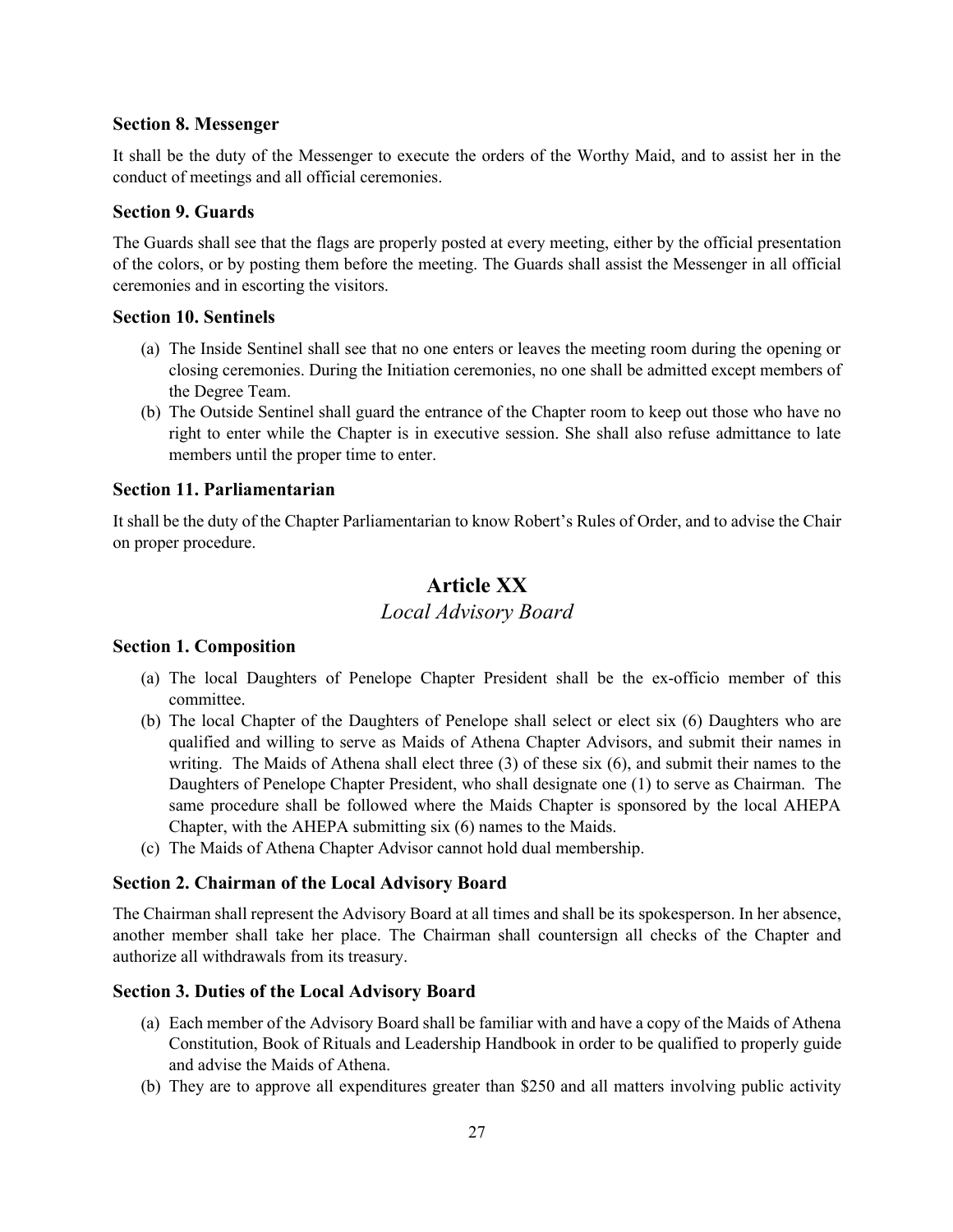and/or participation. However, on matters pertaining to expenditures over \$250, but not exceeding the amount of the treasury, no decision of the Local Advisory Board shall be effective until approved by the local Chapter of the Daughters of Penelope.

- (c) They are to make sure the prescribed number (4) of Ritualistic meetings are held and properly conducted, and if possible, memorized as per "Remarks" in the Book of Rituals.
- (d) The Advisory Board is to see that all Chapter Obligations are met; both District and National (refer to the Maids of Athena Leadership Handbook).
- (e) They are to make sure that individuals running for office or as Delegates are in good standing, and that all members are notified in writing as to the time and place elections are to be held.
- (f) The Advisory Board should make sure that the collection and recording of all monies is carried out properly by the Secretary and Treasurer as per the Constitution and Leadership Handbook.
- (g) They shall supervise all official Chapter events and be responsible for the proper guidance of all rules, regulations, mandates, and the general conduct of the Maids of Athena.
- (h) At all times, they are to act impartially and attempt to settle grievances arising in the Chapter.
- (i) Advisors should notify each other and make sure that at least one (1) Advisor is present, but it is recommended that all three (3) advisors attend the meetings regularly for proper supervision.
- (j) They shall report to the Daughters Chapter at each business meeting the progress of the Maids of Athena, and urge them to support their projects and activities.
- (k) The Advisory Board shall help increase the membership of the Chapter and encourage activities for social and educational development of the members, and for the welfare of the community.

## **Article XXI**

## *Meetings of Chapters*

#### **Section 1. Regular Meetings**

- (a) Each Chapter shall hold at least one (1) meeting per month, and each Chapter must hold at least four (4) Ritual meetings per year. The date, place, and hour shall be selected by the Chapter, and the meeting shall be called by the Worthy Maid or the Advisory Board.
- (b) Regular meetings may be suspended by a two-thirds (2/ 3) vote of members present and voting at a regular meeting, provided that the period of suspension shall not exceed two (2) months.

#### **Section 2. Special Meetings**

Special meetings may be called by the Worthy Maid, and shall be called upon the written request of ten (10) members of the Chapter, sent to the Corresponding Secretary. At least three (3) days' notice shall be given, the purpose of the meeting shall be mentioned in the call, and the business shall be limited to the purpose stated.

#### **Section 3. Rules of Procedure**

- (a) The proceedings of Chapters shall be governed by the provisions of the Constitution, and rules determined there under, either by the Supreme Convention or the Grand Lodge of the Maids of Athena.
- (b) The parliamentary authority not provided for by legislative authorities of this Order shall be Robert's Rules of Order.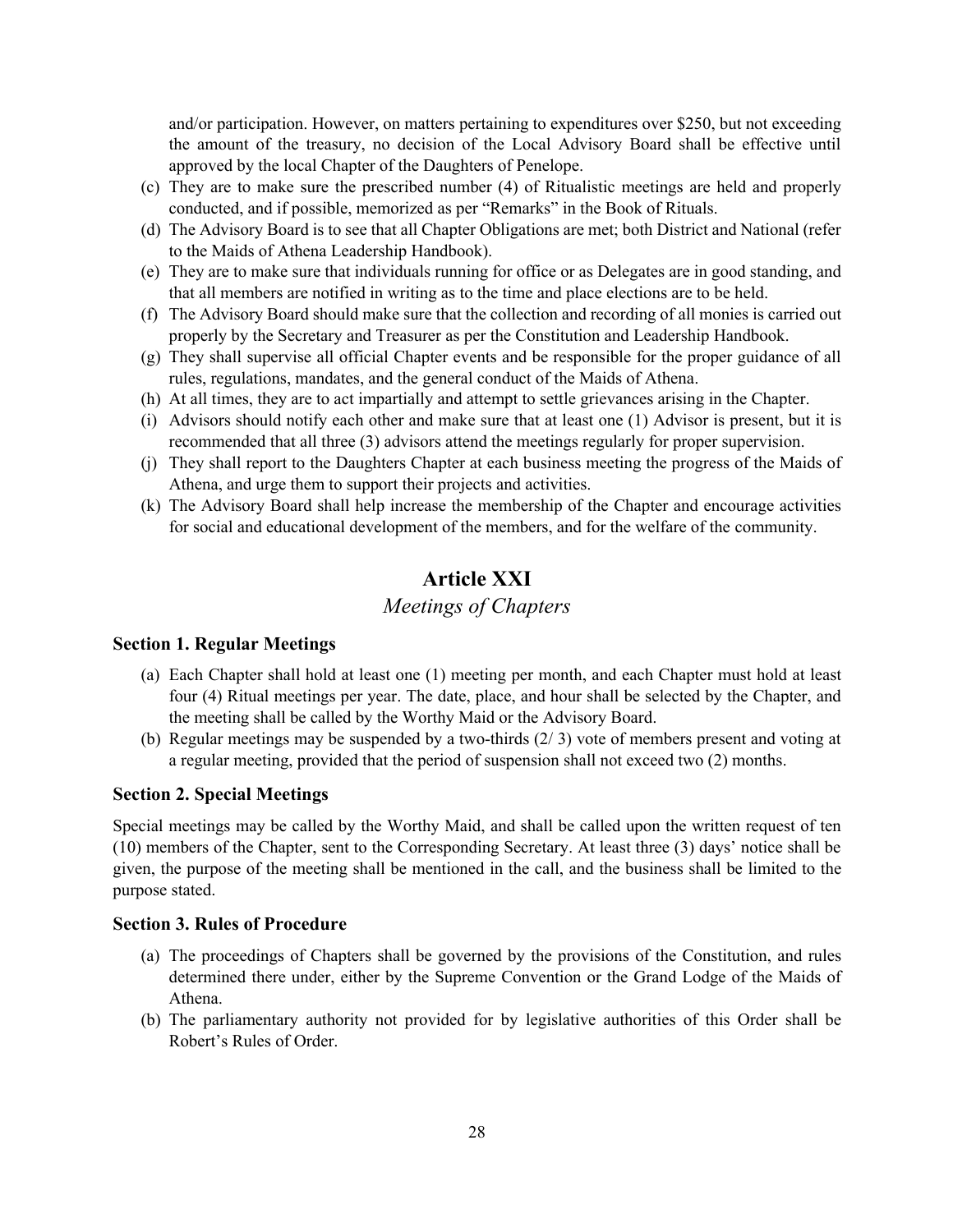#### **Section 4. Quorum**

Seven (7) members or fifty percent (50%) of the Chapter's members in good standing, two (2) of whom must be an elected officer shall constitute the quorum.

(a) Chapters unable to meet quorum can petition the Grand Lodge for 'online meetings' which will allow a Chapter to have a maximum of 3 members join a meeting via video call and vote on motions. 'Online meetings' will not be granted for Ritual meetings or Chapter Elections.

#### **Section 5. Chapter Charter**

The Chapter is responsible for the safekeeping and storage of their Charter, and must be aware of its whereabouts at all time. The Charter must be readily available for use at all times.

## **Article XXII**

#### *Dues and Assessments*

#### **Section 1. National Assessments**

Each Chapter shall have the power to establish its dues and fee, provided the rates shall not be less than the required amounts due Supreme Headquarters of the Maids of Athena, which are as follows:

(a) The Per Capita Tax shall be payable to Supreme Headquarters by December  $31<sup>st</sup>$  for every member of each Chapter in good standing. A Per Capita Tax remittance form can be obtained from Supreme Headquarters for this purpose

#### **Section 2. Per Capita Tax and Fees of Chapter**

- (b) The Initiation Fee and Per Capita Tax shall be paid on or before December  $31<sup>st</sup>$  of each year to the Recording Secretary. On March 31st, the Secretary shall notify members in arrears. Members whose Per Capita Tax is not paid by June 1st shall be known as Delinquent Members. On November 1st, the Secretary shall notify members in arrears, pointing out that after thirty (30) days, membership shall be suspended for nonpayment of Per Capita Tax
- (c) If a member is initiated into the Order after November 30th, her Per Capita Tax shall apply to the following year.
- (d) All Chapter remittances must be in the form of U.S. Dollars.
- (e) Per Capita Tax and all fees shall be outlined in the Leadership Handbook and outlined in remittance forms.

#### **Section 3. Delinquent Members**

A member in arrears six (6) months may attend meetings as a silent observer without the right to speak, vote, or participate in the business of the Chapter, and shall not be counted in the quorum. A delinquent member shall not receive the current password from any member of this Order.

#### **Section 4. Suspended Members**

A member, who has been notified that she will be suspended in thirty (30) days, shall be suspended unless her dues are paid or a truly justifiable reason can be given. The Secretary of the Chapter shall send immediately the name of the suspended member, her address, and the date of the suspension to the District Governor and Supreme Headquarters. She shall also inform the suspended member of her suspension and shall advise her how she may become reinstated after a thirty (30) day period. A suspended member may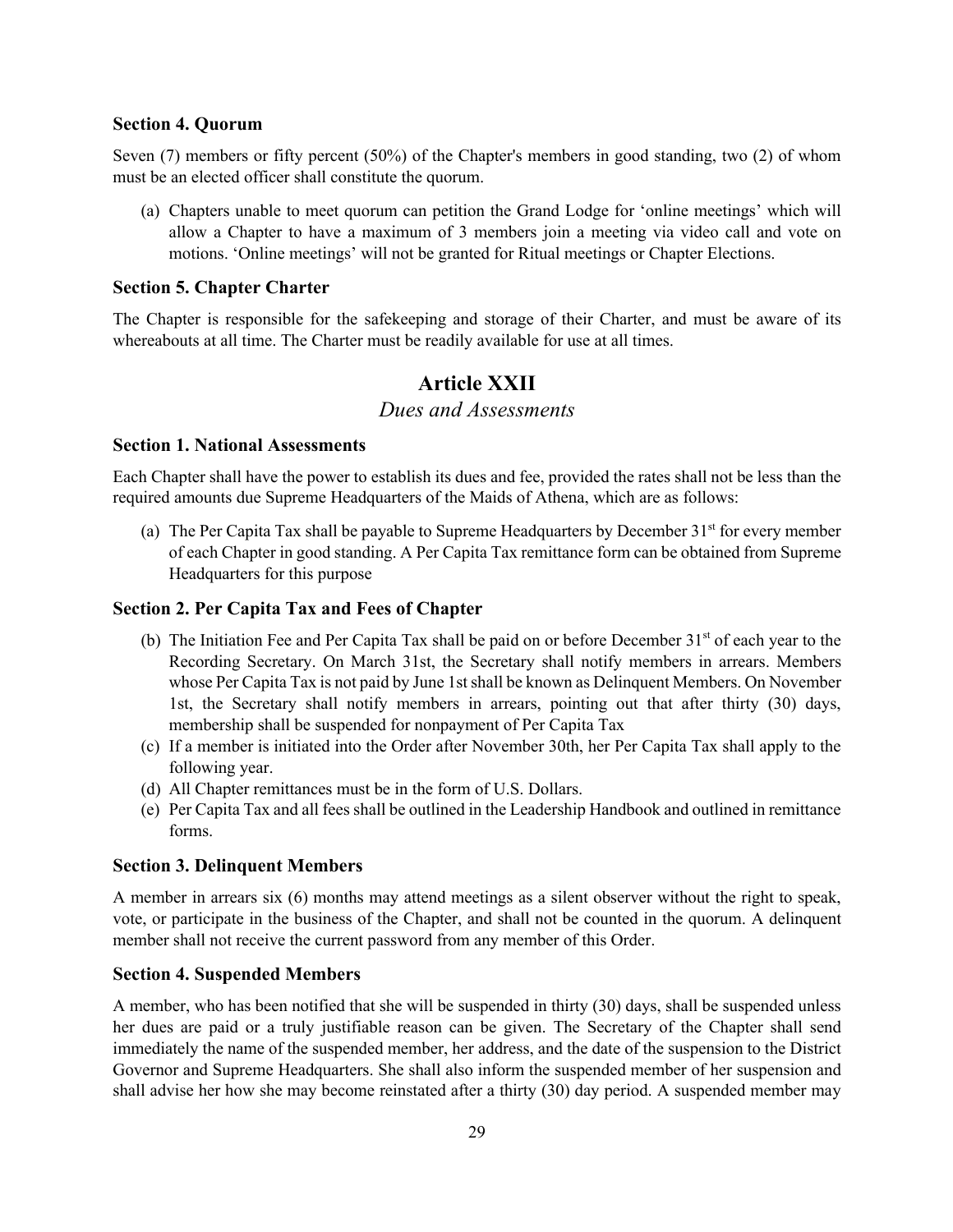not enter the Chapter room during regular meetings of the Chapter, nor shall she be entitled to receive the password or wear the emblems of the Order.

#### **Section 5. Reinstated Members**

- (a) A member suspended solely for nonpayment of Per Capita Tax may be reinstated upon payment of the current year's Per Capita Tax, plus Reinstatement fee.
- (b) A member suspended for other than nonpayment of Per Capita Tax, and desiring to be reinstated, shall make an application in writing, accompanied by the fee, and submit it to the Secretary of the Chapter, who shall report it at the next meeting. The Secretary shall then notify the members of the name of the applicant for reinstatement which shall be voted upon at the next regular meeting. A two-thirds (2/3) vote shall be required.

#### **Section 6. Assessment Fees**

In order for a member of the Maids of Athena to be in good standing, she must remit an Assessment Fee annually to Supreme Headquarters. This fee will be placed in a long-term investment account.

#### **Section 7. Pro Rata**

The Pro Rata amount to be remitted by the Grand Lodge of the Maids of Athena to active Districts shall be based on the amount of Per Capita remitted to Supreme Headquarters by December 31st of the previous year.

## **Article XXIII**

*Committees*

#### **Section 1. Standing Committees**

The Chapter Worthy Maid shall appoint the following standing committees, with the approval of the Advisory Board, and shall appoint a Chairman for each.

- (a) Sisterhood Committee: To visit the members who may be ill. To send correspondence to members going through major life events, good or bad.
- (b) Educational Committee: To secure competent lecturers for the Chapter, and otherwise promote the educational program of the Order.
- (c) Committee on Entertainment: To arrange for and provide wholesome programs of entertainment for the members of the Chapter, or for special occasions, or to prepare a program book for the year.
- (d) Growth & Expansion Committee: To secure new, qualified members; to facilitate the reinstatement of delinquent members; and to encourage large attendance at Chapter meetings.
- (e) Grievance Committee: To receive and investigate all grievances and present their findings to the Advisory Board for action.
- (f) Marketing and Public Relations Committee: To see that the Chapter is well known for its worthwhile projects and activities. This includes the use of social media.
- (g) Athletic Committee: To secure an athletic program for the Chapter.
- (h) Auxiliaries Committee: To encourage a better relationship with the Daughters of Penelope, Sons of Pericles, and AHEPA Chapters in the community.
- (i) Projects Committee: To plan fundraisers for District and National charity projects.
- (j) Scholarship Committee: To encourage every eligible member to apply for District and National Scholarships.
- (k) Ways & Means Committee: To plan fundraisers for the Chapter to raise money to increase the Chapter treasury.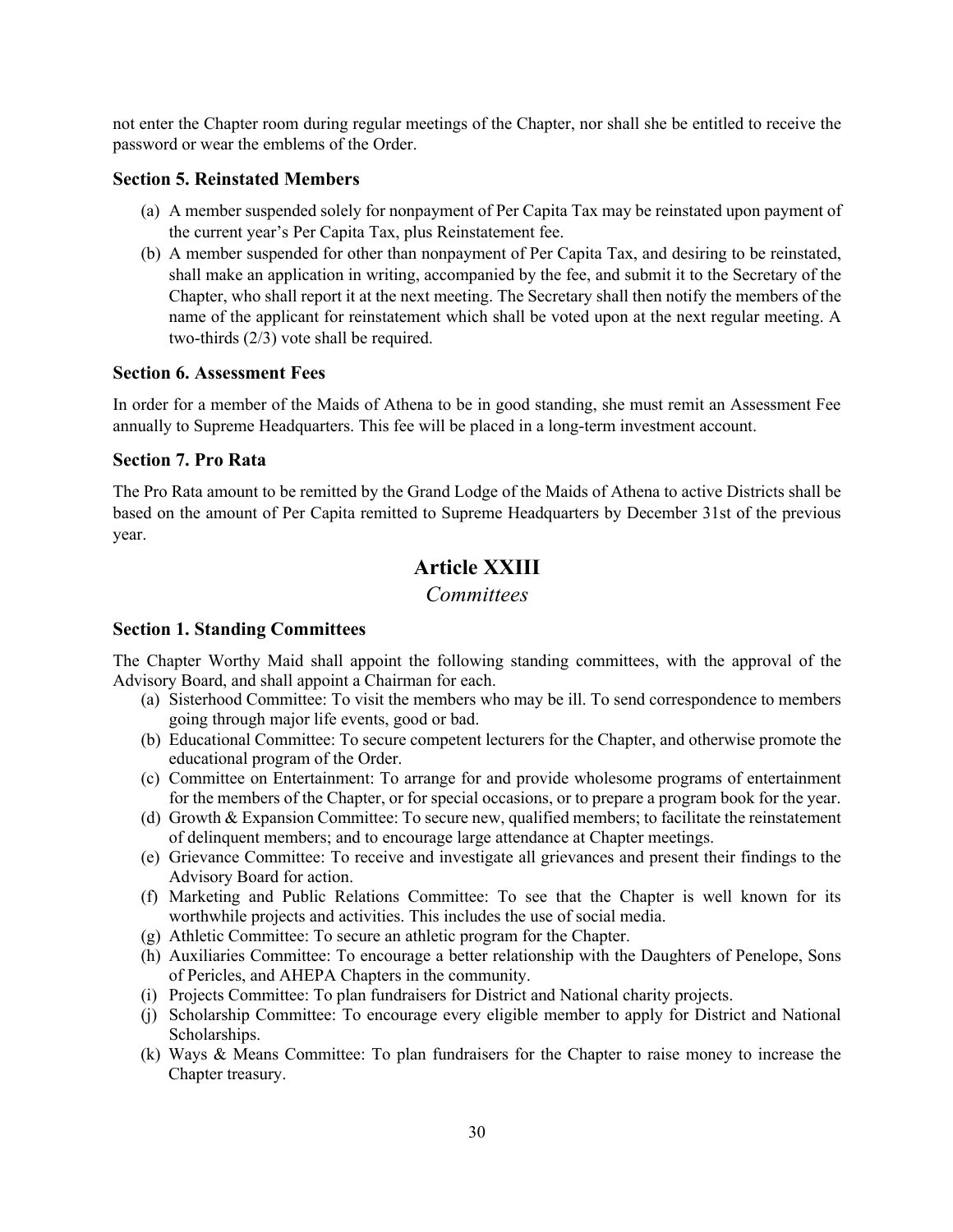#### **Section 2. Committee Meetings**

A committee meeting shall be on call of the Chairman, but any two (2) members of a committee shall have the power to call a meeting if the Chairman fails her duty. The progress or recommendations of the Committee shall be reported to the Chapter by the Chairman.

#### **Section 3. Written Reports**

A written report shall be submitted and read at each meeting, with the name of the Chairperson and a date kept on file by the Worthy Maid. If there is nothing to report at the meeting, this shall be written and submitted.

## **Article XXIV**

#### *Convention Rules*

#### **Section 1. District & Supreme Convention**

The Order of the Maids of Athena shall be entitled to hold annual District and Supreme Conventions provided the following requirements for the Chapters and Delegates shall be complied with:

- (a) The specific time and place of both Conventions shall be determined by the previous respective Convention of the Order of AHEPA.
- (b) Every Chapter participating must have been organized and have received its Charter at least three (3) months before the date of the Convention, and must have at least eight (8) members in good standing with Supreme Headquarters.
- (c) Chapters must have paid all obligations to the District and Grand Lodge to be represented at the Convention.
- (d) In order to be eligible for any District or National award, a Chapter must be in good standing for one (1) full year.

#### **Section 2. Delegates and Alternates**

- (a) For number and voting power of Delegates, see Article XI Section 3(a), and Article XVI Section 3(a) of this Constitution.
- (b) They shall be elected at a regular business meeting in May or June, and all members shall be notified in writing when this election is to take place. The results of the election shall be sent to the District Governor and the District Secretary for the District Convention and to the Grand President and Supreme Headquarters for the Supreme Convention, at least fifteen (15) days before the District Convention and by July 5th for the Supreme Convention.
- (c) Delegates for the Supreme Convention are required to attend all sessions other than the elected session, in order to participate in elections.

#### **Section 3. Qualifications of Delegates and Alternates**

Delegates and alternates must have been members in good standing with Headquarters for at least six (6) months before the Convention and must have attended at least four (4) regular business meetings of their Chapter to be eligible to attend the Convention as a representative of their Chapter at the direction of the National Advisor.

#### **Section 4. Credentials**

- (a) The Credentials for the delegates and alternates issued by Supreme Headquarters must be signed by the Chapter President and Secretary and the Chairman of the local Advisory Board.
- (b) No delegates shall be admitted to the Convention without the proper credentials. They shall be presented to the Credentials Committee at Convention Headquarters.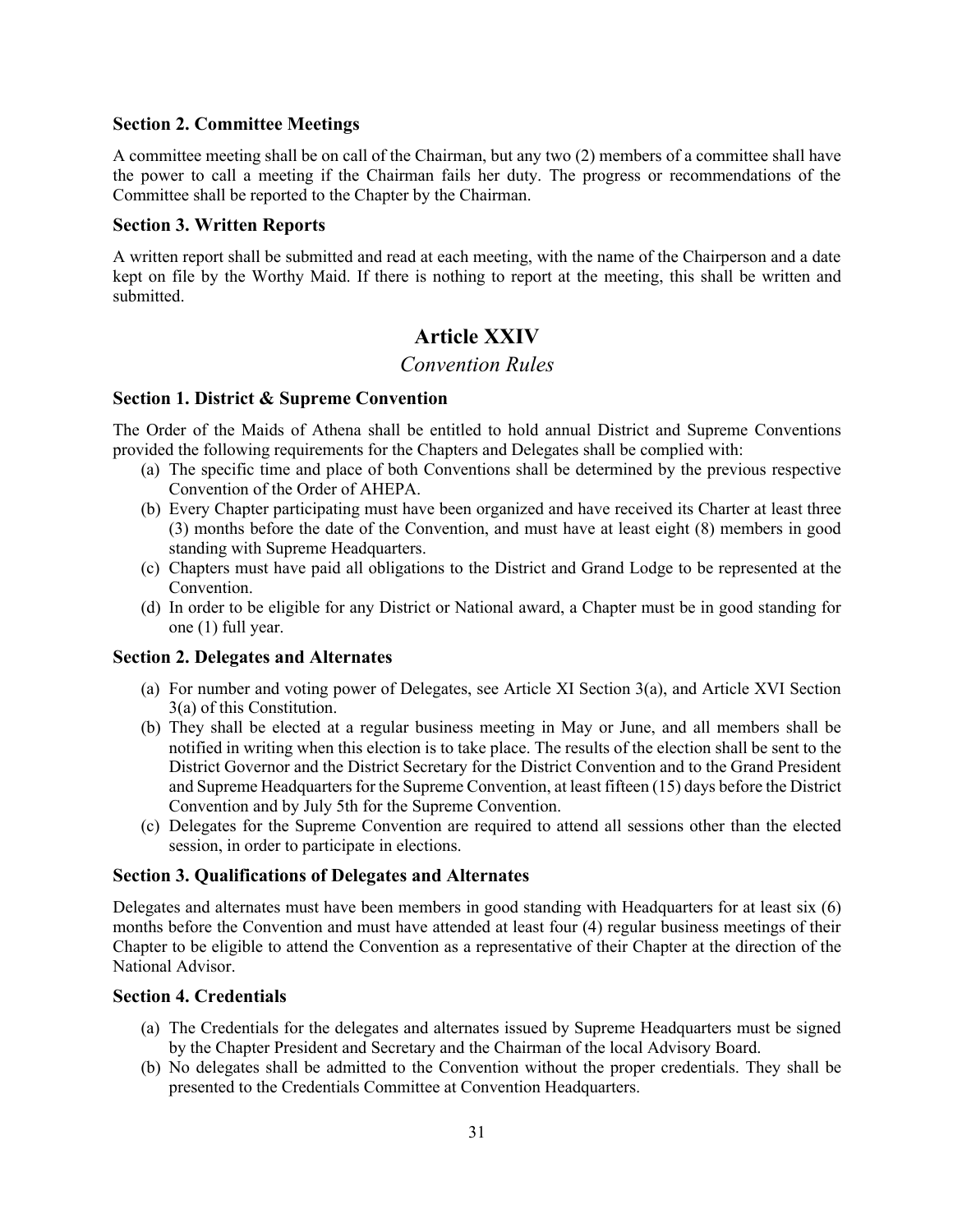#### **Section 5. Registration**

All delegates must register at the Conventions and pay the required fee. At both Conventions, the Maids of Athena shall pay one-half (1/2) the amount the Daughters of Penelope pay.

## **Article XXV**

#### *Amendments*

These By-Laws may be amended at any Supreme Convention of the Maids of Athena (except such provisions as define the relation of this Order with the parent Order of the Daughters of Penelope and AHEPA) by a vote of two-thirds (2/3) of the members present and voting. Amendments must be passed by the Supreme Convention of the Daughters of Penelope and Order of AHEPA before they may become part of the By-Laws of the Order of the Maids of Athena.

#### **Article XXVI**

## *Official Pins and Paraphernalia*

Supreme Headquarters shall prescribe the design and form of the Official pin and other jewelry of the Maids of Athena. Only members in good standing shall be privileged to wear or display the official jewelry of the Maids of Athena.

## **Article XXVII**

#### *Procedure*

All proceedings of the District and Supreme Conventions and meetings of all Chapters shall be governed by:

- (a) The provisions of this Constitution.
- (b) The rules and regulations adopted by a majority of the delegates.
- (c) The Constitutions of the Daughters of Penelope and Order of AHEPA
- (d) Robert's Rules of Order.

## **Article XXVIII**

*Trial of Members*

#### **Section 1. Written Complaints Required**

- (a) When an officer or member of a Chapter believes that another member is guilty of conduct in violation of the rules or principles of the Order, she may file an itemized complaint against the member, which shall be in writing and filed with the Secretary of the Chapter.
- (b) All charges shall be specific; time(s), place(s), and alleged acts adequately stated and particulars fully described; otherwise, the complaint shall be rejected for insufficiency. When so rejected; the said complaint may be refilled when properly filed with the local Advisory Board.

#### **Section 2. Merits of Complaints Examined**

Within thirty (30) days after the receipt of such complaint, the President of the Chapter shall appoint a committee to investigate and ascertain the charges made in the complaint. The appointment of the committee and the investigation conducted thereby shall be done secretly. The committee shall report is